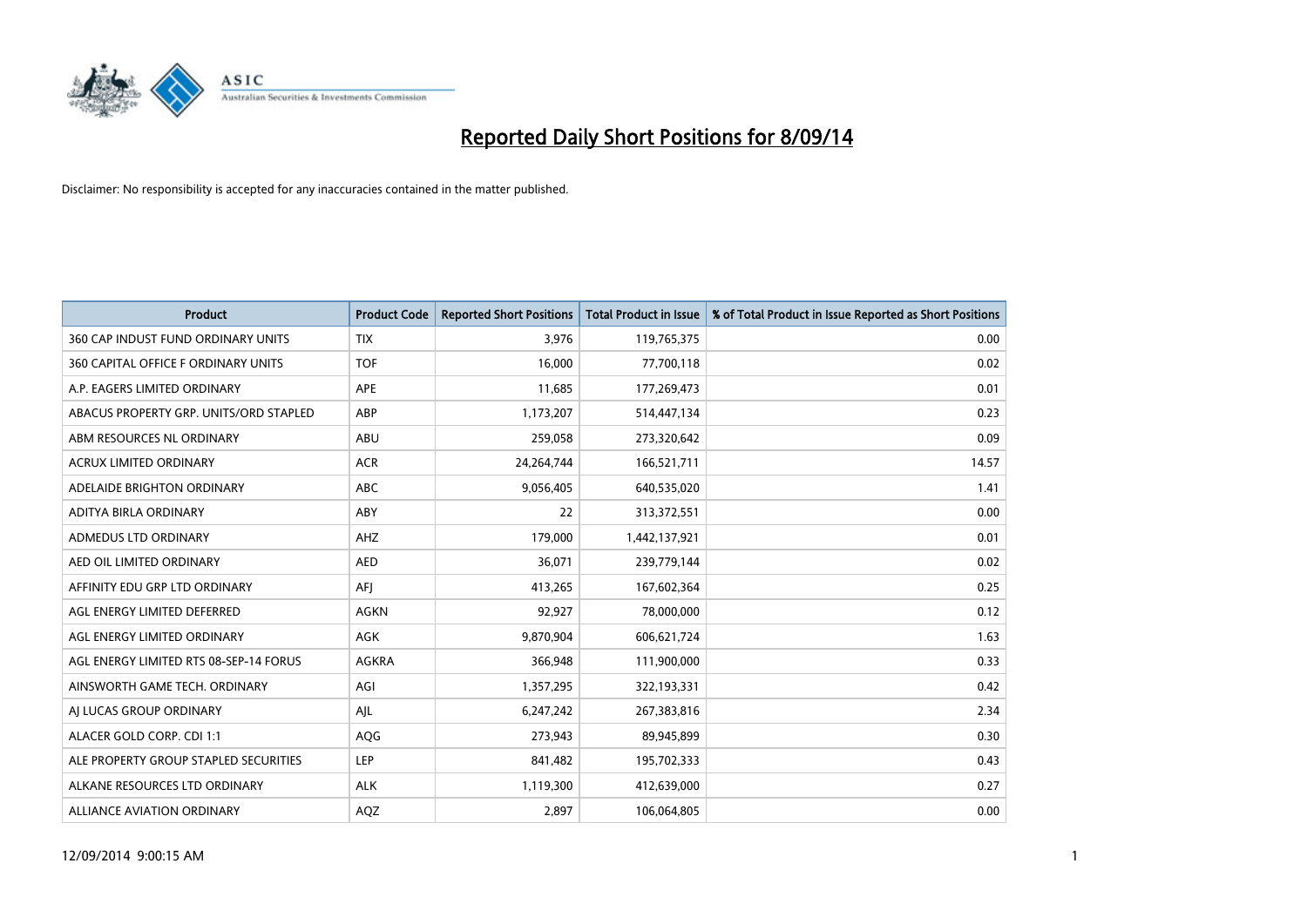

| <b>Product</b>                          | <b>Product Code</b> | <b>Reported Short Positions</b> | <b>Total Product in Issue</b> | % of Total Product in Issue Reported as Short Positions |
|-----------------------------------------|---------------------|---------------------------------|-------------------------------|---------------------------------------------------------|
| ALS LTD ORDINARY                        | <b>ALQ</b>          | 25,016,316                      | 397,795,796                   | 6.29                                                    |
| ALTIUM LIMITED ORDINARY                 | ALU                 | 103,616                         | 113,272,762                   | 0.09                                                    |
| ALUMINA LIMITED ORDINARY                | <b>AWC</b>          | 77,603,605                      | 2,806,225,615                 | 2.77                                                    |
| AMCOM TELECOMM, ORDINARY                | AMM                 | 2,958,349                       | 264,835,089                   | 1.12                                                    |
| AMCOR LIMITED ORDINARY                  | AMC                 | 4,603,182                       | 1,206,684,923                 | 0.38                                                    |
| AMP LIMITED ORDINARY                    | AMP                 | 12,152,598                      | 2,957,737,964                 | 0.41                                                    |
| ANSELL LIMITED ORDINARY                 | <b>ANN</b>          | 6,580,440                       | 152,940,881                   | 4.30                                                    |
| ANTARES ENERGY LTD ORDINARY             | AZZ                 | 1,564                           | 255,000,000                   | 0.00                                                    |
| ANTISENSE THERAPEUT, ORDINARY           | ANP                 | 231,467                         | 144,096,128                   | 0.16                                                    |
| ANZ BANKING GRP LTD ORDINARY            | ANZ                 | 8,406,118                       | 2,756,627,771                 | 0.30                                                    |
| APA GROUP STAPLED SECURITIES            | APA                 | 11,729,583                      | 835,750,807                   | 1.40                                                    |
| APN NEWS & MEDIA ORDINARY               | <b>APN</b>          | 1,039,662                       | 1,029,041,356                 | 0.10                                                    |
| AQUARIUS PLATINUM. ORDINARY             | <b>AOP</b>          | 2,916,693                       | 1,464,872,899                 | 0.20                                                    |
| AOUILA RESOURCES ORDINARY               | <b>AQA</b>          | 14,745                          | 411,804,442                   | 0.00                                                    |
| ARB CORPORATION ORDINARY                | ARP                 | 1,104,863                       | 72,493,302                    | 1.52                                                    |
| ARDENT LEISURE GROUP STAPLED SECURITIES | AAD                 | 2,034,178                       | 430,367,491                   | 0.47                                                    |
| ARISTOCRAT LEISURE ORDINARY             | ALL                 | 473,977                         | 630,022,253                   | 0.08                                                    |
| ARRIUM LTD ORDINARY                     | ARI                 | 48,775,187                      | 1,366,183,142                 | 3.57                                                    |
| ASALEO CARE LIMITED ORDINARY            | AHY                 | 3,387,316                       | 603,469,434                   | 0.56                                                    |
| ASCIANO LIMITED ORDINARY                | <b>AIO</b>          | 843,081                         | 975,385,664                   | 0.09                                                    |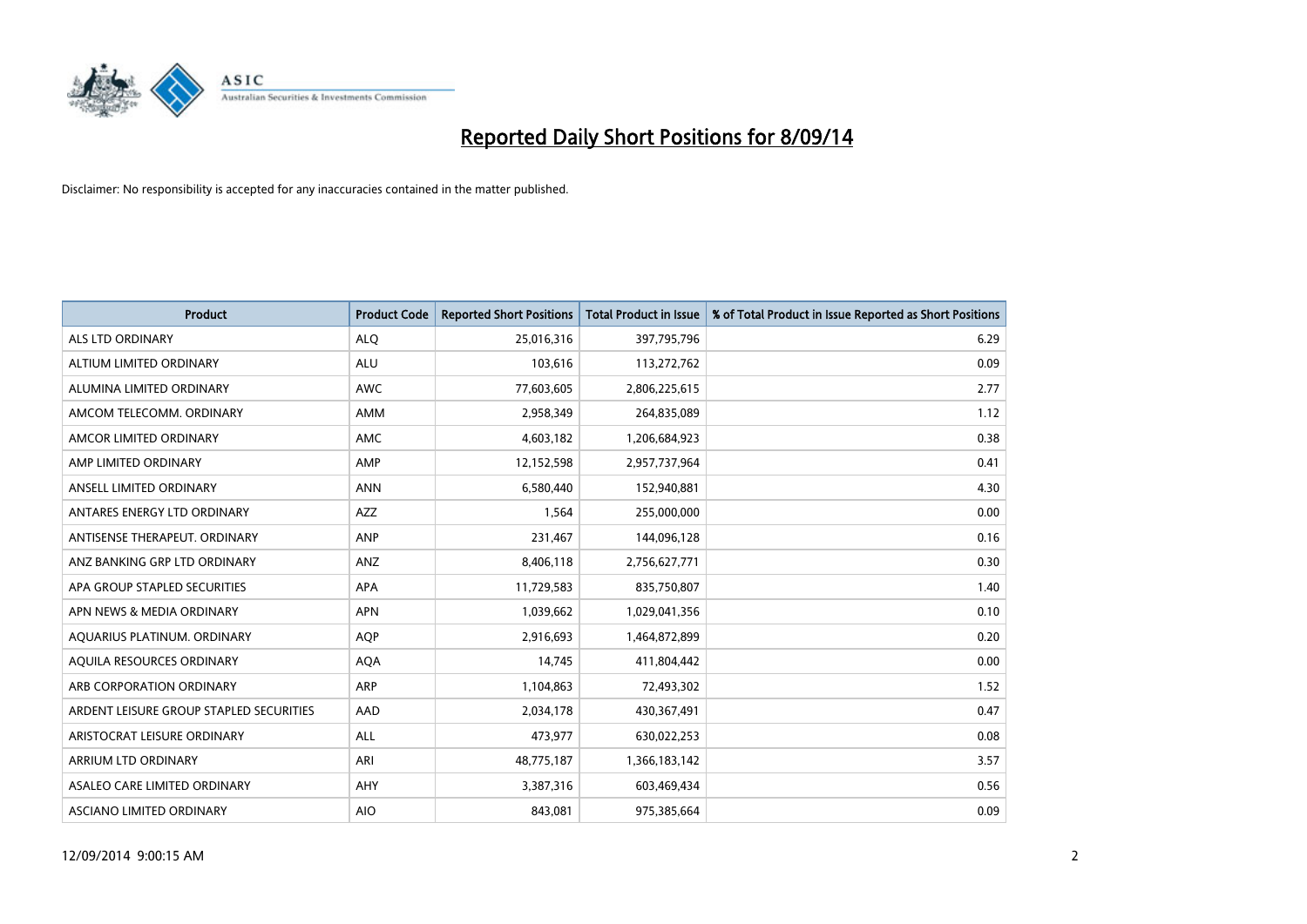

| <b>Product</b>                            | <b>Product Code</b> | <b>Reported Short Positions</b> | <b>Total Product in Issue</b> | % of Total Product in Issue Reported as Short Positions |
|-------------------------------------------|---------------------|---------------------------------|-------------------------------|---------------------------------------------------------|
| ASG GROUP LIMITED ORDINARY                | <b>ASZ</b>          | 242,162                         | 206,720,839                   | 0.12                                                    |
| ASIA PACIFIC DATA ORDINARY STAPLED SEC    | AJD                 | 1,192                           | 115,000,100                   | 0.00                                                    |
| ASPEN GROUP ORD/UNITS STAPLED             | APZ                 | 1,218,836                       | 119,948,774                   | 1.02                                                    |
| ASTRO JAP PROP GROUP STAPLED US PROHIBIT. | AJA                 | 60,829                          | 67,211,752                    | 0.09                                                    |
| ASX LIMITED ORDINARY                      | ASX                 | 5,710,369                       | 193,595,162                   | 2.95                                                    |
| ATLAS IRON LIMITED ORDINARY               | AGO                 | 149,320,137                     | 915,701,543                   | 16.31                                                   |
| ATRUM COAL NL ORDINARY                    | ATU                 | 177,199                         | 162,324,242                   | 0.11                                                    |
| AUCKLAND INTERNATION ORDINARY             | AIA                 | 93,474                          | 1,190,484,097                 | 0.01                                                    |
| AURIZON HOLDINGS LTD ORDINARY             | AZJ                 | 2,438,736                       | 2,137,284,503                 | 0.11                                                    |
| AUSDRILL LIMITED ORDINARY                 | <b>ASL</b>          | 21,551,204                      | 312,277,224                   | 6.90                                                    |
| AUSENCO LIMITED ORDINARY                  | AAX                 | 1,429,852                       | 168,449,799                   | 0.85                                                    |
| AUSNET SERVICES STAPLED SECURITIES        | <b>AST</b>          | 26,273,781                      | 3,425,244,162                 | 0.77                                                    |
| <b>AUSTAL LIMITED ORDINARY</b>            | ASB                 | 168,290                         | 346,379,377                   | 0.05                                                    |
| AUSTBROKERS HOLDINGS ORDINARY             | <b>AUB</b>          | 21,340                          | 59,955,596                    | 0.04                                                    |
| AUSTEX OIL LIMITED ORDINARY               | <b>AOK</b>          | 1,000                           | 558,571,402                   | 0.00                                                    |
| AUSTIN ENGINEERING ORDINARY               | ANG                 | 1,466,426                       | 84,274,004                    | 1.74                                                    |
| AUSTRALAND PROPERTY STAPLED SECURITY      | <b>ALZ</b>          | 224,898                         | 581,797,922                   | 0.04                                                    |
| AUSTRALIAN AGRICULT. ORDINARY             | AAC                 | 2,334,681                       | 532,474,721                   | 0.44                                                    |
| AUSTRALIAN FOUNDAT, ORDINARY              | AFI                 | 100                             | 1,054,646,236                 | 0.00                                                    |
| AUSTRALIAN PHARM. ORDINARY                | API                 | 10,576,868                      | 488,115,883                   | 2.17                                                    |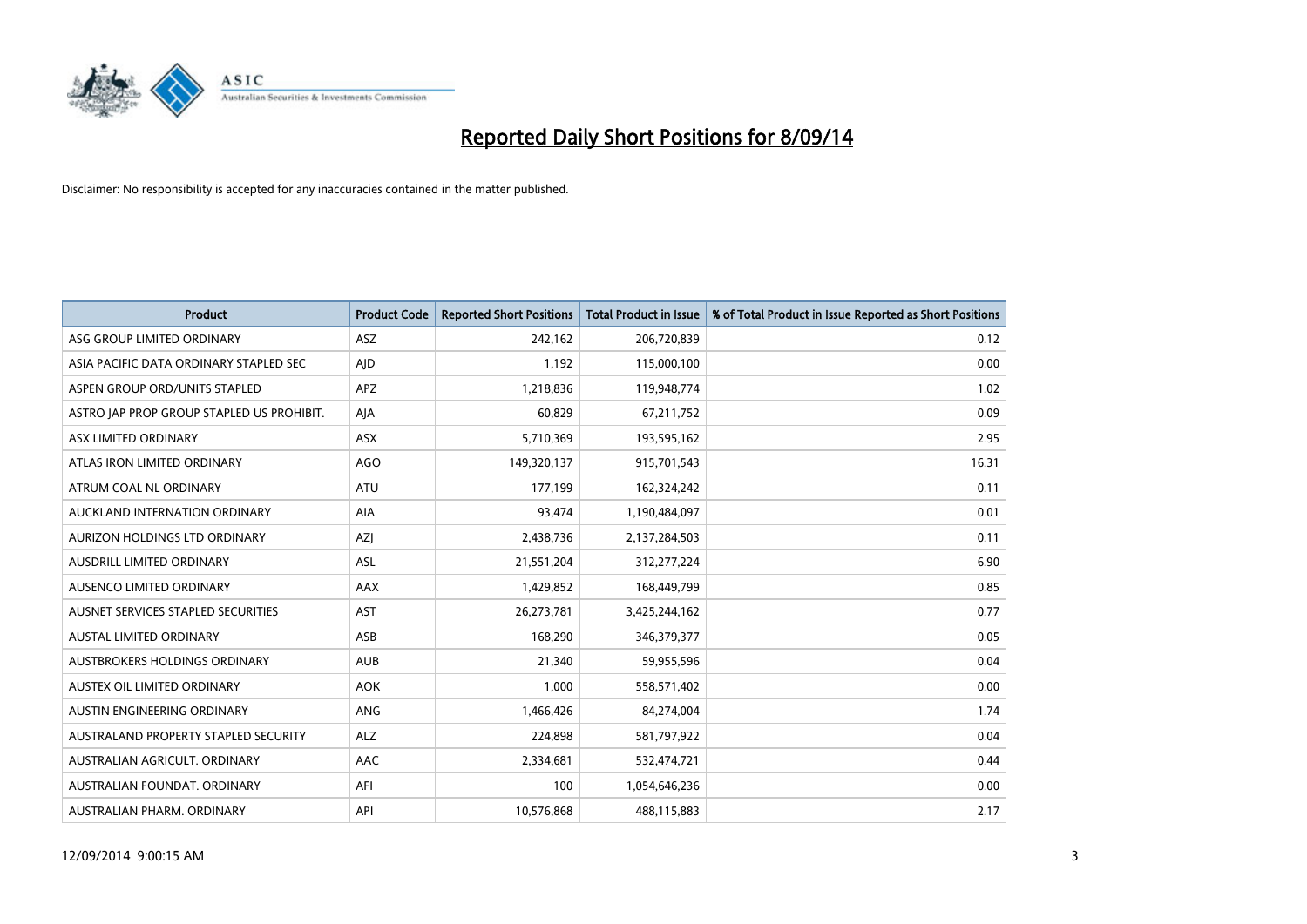

| <b>Product</b>                      | <b>Product Code</b> | <b>Reported Short Positions</b> | <b>Total Product in Issue</b> | % of Total Product in Issue Reported as Short Positions |
|-------------------------------------|---------------------|---------------------------------|-------------------------------|---------------------------------------------------------|
| AUTOMOTIVE HOLDINGS ORDINARY        | AHE                 | 716,516                         | 306,437,941                   | 0.23                                                    |
| AVEO GROUP STAPLED SECURITIES       | AOG                 | 9,061,342                       | 500,111,460                   | 1.81                                                    |
| AWE LIMITED ORDINARY                | <b>AWE</b>          | 1,186,563                       | 522,696,385                   | 0.23                                                    |
| AZONTO PET LTD ORDINARY             | APY                 | 1                               | 1,159,375,100                 | 0.00                                                    |
| AZUMAH RESOURCES ORDINARY           | <b>AZM</b>          | 1                               | 358,316,919                   | 0.00                                                    |
| <b>BANDANNA ENERGY ORDINARY</b>     | <b>BND</b>          | 24,095,792                      | 528,481,199                   | 4.56                                                    |
| BANK OF QUEENSLAND. ORDINARY        | <b>BOQ</b>          | 2,233,720                       | 362,516,534                   | 0.62                                                    |
| <b>BANNERMAN RESOURCES ORDINARY</b> | <b>BMN</b>          | 73,915                          | 329,745,150                   | 0.02                                                    |
| <b>BASE RES LIMITED ORDINARY</b>    | <b>BSE</b>          | 5,501,878                       | 561,840,029                   | 0.98                                                    |
| <b>BATHURST RES LTD. ORDINARY</b>   | <b>BRL</b>          | 2,632,787                       | 947,828,434                   | 0.28                                                    |
| BC IRON LIMITED ORDINARY            | <b>BCI</b>          | 7,651,457                       | 124,345,439                   | 6.15                                                    |
| BEACH ENERGY LIMITED ORDINARY       | <b>BPT</b>          | 24,342,399                      | 1,292,897,806                 | 1.88                                                    |
| BEADELL RESOURCE LTD ORDINARY       | <b>BDR</b>          | 36,004,316                      | 798,657,280                   | 4.51                                                    |
| BEGA CHEESE LTD ORDINARY            | <b>BGA</b>          | 793,489                         | 152,602,945                   | 0.52                                                    |
| BENDIGO AND ADELAIDE ORDINARY       | <b>BEN</b>          | 14,211,577                      | 448,487,486                   | 3.17                                                    |
| BENITEC BIOPHARMA ORDINARY          | <b>BLT</b>          | 2,660                           | 115,218,993                   | 0.00                                                    |
| BENTHAM IMF LTD ORDINARY            | <b>IMF</b>          | 3,846,853                       | 165,370,269                   | 2.33                                                    |
| BERKELEY RESOURCES ORDINARY         | <b>BKY</b>          | 259,004                         | 180,361,323                   | 0.14                                                    |
| BETASHARES ASX RES ETF UNITS        | <b>ORE</b>          | 512,000                         | 2,923,641                     | 17.51                                                   |
| BETASHARESCASHETF ETF UNITS         | AAA                 | 634                             | 12,443,410                    | 0.01                                                    |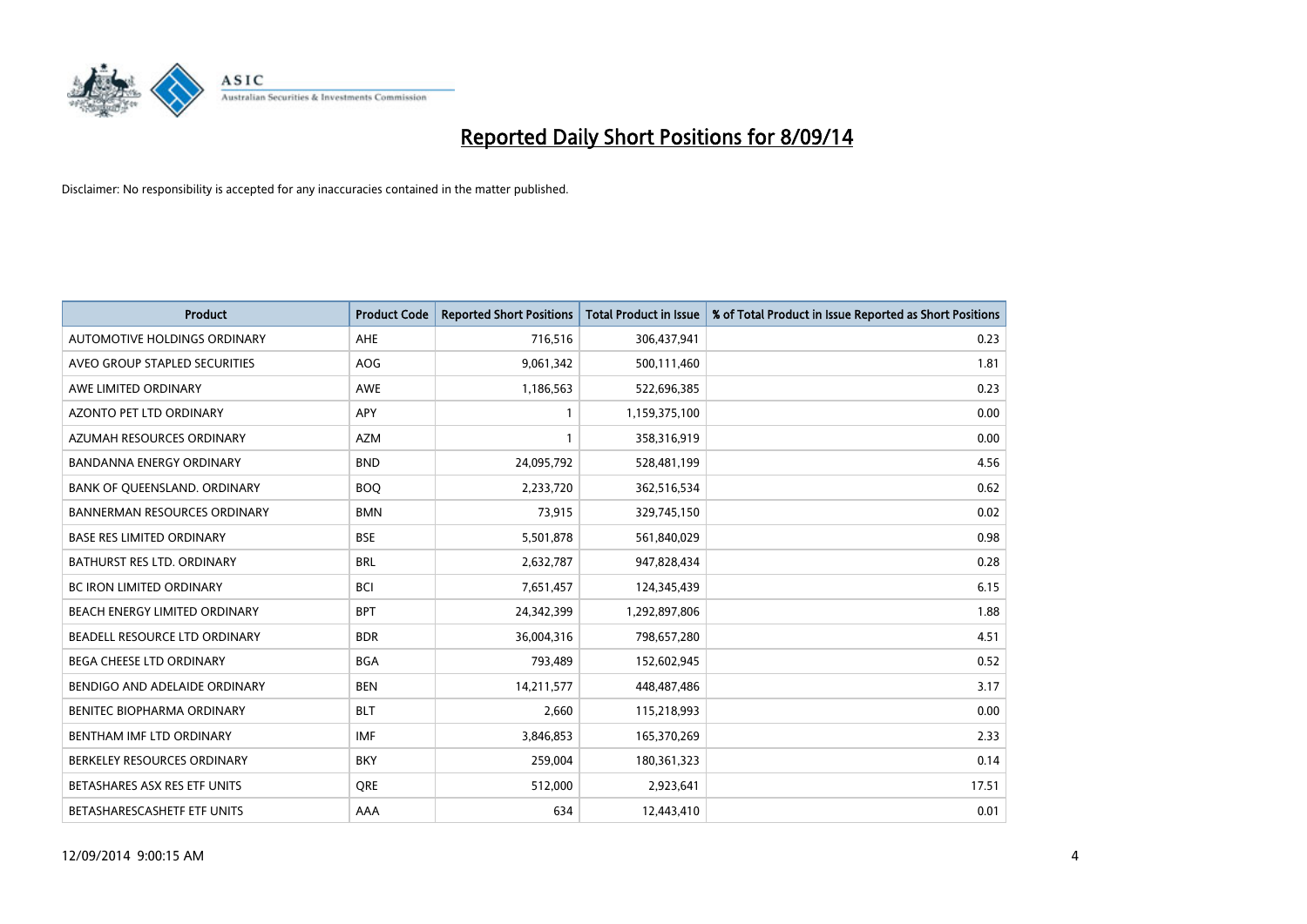

| <b>Product</b>                                | <b>Product Code</b> | <b>Reported Short Positions</b> | <b>Total Product in Issue</b> | % of Total Product in Issue Reported as Short Positions |
|-----------------------------------------------|---------------------|---------------------------------|-------------------------------|---------------------------------------------------------|
| <b>BHP BILLITON LIMITED ORDINARY</b>          | <b>BHP</b>          | 12,370,221                      | 3,211,691,105                 | 0.39                                                    |
| <b>BIGAIR GROUP LIMITED ORDINARY</b>          | <b>BGL</b>          | 42,589                          | 172,872,340                   | 0.02                                                    |
| <b>BILLABONG ORDINARY</b>                     | <b>BBG</b>          | 11,311,023                      | 990,370,034                   | 1.14                                                    |
| <b>BIONOMICS LIMITED ORDINARY</b>             | <b>BNO</b>          | 114,413                         | 417,356,567                   | 0.03                                                    |
| <b>BLACKHAM RESOURCES ORDINARY</b>            | <b>BLK</b>          | 413,700                         | 118,612,952                   | 0.35                                                    |
| <b>BLACKMORES LIMITED ORDINARY</b>            | <b>BKL</b>          | 1,882                           | 17,114,947                    | 0.01                                                    |
| <b>BLACKTHORN RESOURCES ORD US PROHIBITED</b> | <b>BTR</b>          | 4,369                           | 164,285,950                   | 0.00                                                    |
| <b>BLUESCOPE STEEL LTD ORDINARY</b>           | <b>BSL</b>          | 2,918,922                       | 559,227,871                   | 0.52                                                    |
| <b>BOART LONGYEAR ORDINARY</b>                | <b>BLY</b>          | 35,914,964                      | 461,163,412                   | 7.79                                                    |
| <b>BORAL LIMITED, ORDINARY</b>                | <b>BLD</b>          | 18,654,732                      | 782,736,249                   | 2.38                                                    |
| <b>BRADKEN LIMITED ORDINARY</b>               | <b>BKN</b>          | 14,709,807                      | 171,027,249                   | 8.60                                                    |
| <b>BRAMBLES LIMITED ORDINARY</b>              | <b>BXB</b>          | 2,085,599                       | 1,563,477,154                 | 0.13                                                    |
| BREVILLE GROUP LTD ORDINARY                   | <b>BRG</b>          | 3,341,847                       | 130,095,322                   | 2.57                                                    |
| <b>BRICKWORKS LIMITED ORDINARY</b>            | <b>BKW</b>          | 73,427                          | 148,038,996                   | 0.05                                                    |
| <b>BURU ENERGY ORDINARY</b>                   | <b>BRU</b>          | 18,405,412                      | 298,505,530                   | 6.17                                                    |
| <b>BWP TRUST ORDINARY UNITS</b>               | <b>BWP</b>          | 8,785,358                       | 639,724,826                   | 1.37                                                    |
| <b>CABCHARGE AUSTRALIA ORDINARY</b>           | CAB                 | 10,663,806                      | 120,430,683                   | 8.85                                                    |
| CALTEX AUSTRALIA ORDINARY                     | <b>CTX</b>          | 1,408,058                       | 270,000,000                   | 0.52                                                    |
| CAPE LAMBERT RES LTD ORDINARY                 | <b>CFE</b>          | 5,850,995                       | 626,896,143                   | 0.93                                                    |
| CAPITOL HEALTH ORDINARY                       | CAJ                 | 41,572                          | 431,180,115                   | 0.01                                                    |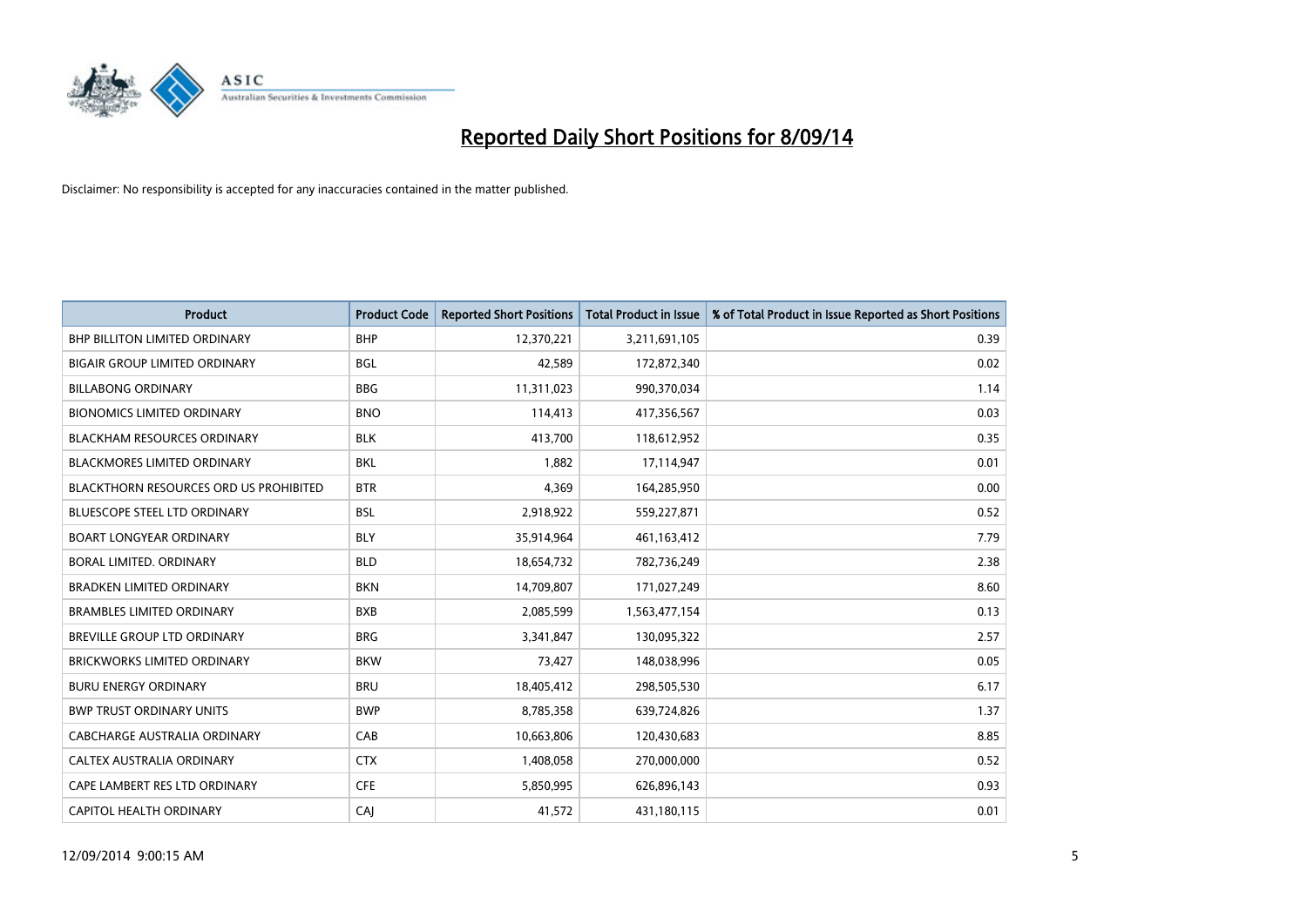

| <b>Product</b>                          | <b>Product Code</b> | <b>Reported Short Positions</b> | <b>Total Product in Issue</b> | % of Total Product in Issue Reported as Short Positions |
|-----------------------------------------|---------------------|---------------------------------|-------------------------------|---------------------------------------------------------|
| <b>CARBINE RESOURCES ORDINARY</b>       | <b>CRB</b>          | 16,300                          | 140,017,394                   | 0.01                                                    |
| <b>CARDNO LIMITED ORDINARY</b>          | <b>CDD</b>          | 7,859,739                       | 163,266,973                   | 4.81                                                    |
| CARNARVON PETROLEUM ORDINARY            | <b>CVN</b>          | 734                             | 987,176,977                   | 0.00                                                    |
| CARSALES.COM LTD ORDINARY               | <b>CRZ</b>          | 8,036,147                       | 238,374,986                   | 3.37                                                    |
| <b>CASH CONVERTERS ORDINARY</b>         | <b>CCV</b>          | 8,169,867                       | 428,886,124                   | 1.90                                                    |
| CEDAR WOODS PROP. ORDINARY              | <b>CWP</b>          | 88,922                          | 78,336,371                    | 0.11                                                    |
| <b>CENTRAL PETROLEUM ORDINARY</b>       | <b>CTP</b>          | 376,858                         | 348,718,957                   | 0.11                                                    |
| CFS RETAIL TRUST GRP STAPLED SECURITIES | <b>CFX</b>          | 43,376,750                      | 3,050,355,727                 | 1.42                                                    |
| <b>CHALLENGER LIMITED ORDINARY</b>      | <b>CGF</b>          | 757,019                         | 564,063,117                   | 0.13                                                    |
| CHANDLER MACLEOD LTD ORDINARY           | <b>CMG</b>          | 1,095                           | 547,985,086                   | 0.00                                                    |
| CHARTER HALL GROUP STAPLED US PROHIBIT. | <b>CHC</b>          | 313,223                         | 349,486,748                   | 0.09                                                    |
| <b>CHARTER HALL RETAIL UNITS</b>        | <b>COR</b>          | 10,644,988                      | 372,893,153                   | 2.85                                                    |
| <b>CHORUS LIMITED ORDINARY</b>          | <b>CNU</b>          | 120,734                         | 396,369,767                   | 0.03                                                    |
| COAL OF AFRICA LTD ORDINARY             | <b>CZA</b>          | 426                             | 1,048,368,613                 | 0.00                                                    |
| COALSPUR MINES LTD ORDINARY             | <b>CPL</b>          | 2,060,626                       | 641,544,455                   | 0.32                                                    |
| COCA-COLA AMATIL ORDINARY               | <b>CCL</b>          | 20,245,861                      | 763,590,249                   | 2.65                                                    |
| COCHLEAR LIMITED ORDINARY               | <b>COH</b>          | 8,012,091                       | 57,062,020                    | 14.04                                                   |
| <b>COCKATOO COAL ORDINARY</b>           | COK                 | 167,987                         | 4,560,196,928                 | 0.00                                                    |
| <b>CODAN LIMITED ORDINARY</b>           | <b>CDA</b>          | 437,561                         | 176,969,924                   | 0.25                                                    |
| <b>COFFEY INTERNATIONAL ORDINARY</b>    | <b>COF</b>          | 7,994                           | 255,833,165                   | 0.00                                                    |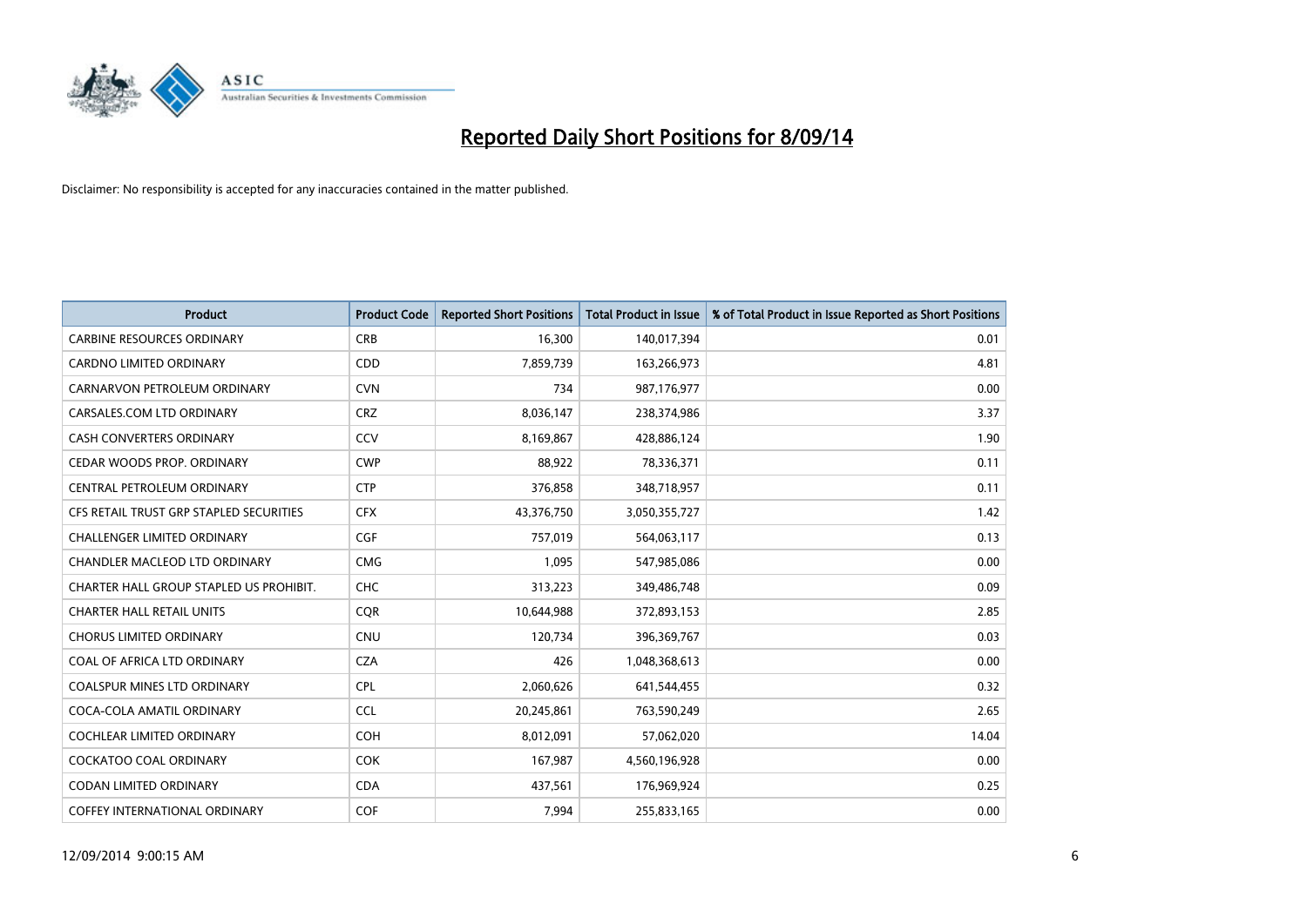

| <b>Product</b>                      | <b>Product Code</b> | <b>Reported Short Positions</b> | <b>Total Product in Issue</b> | % of Total Product in Issue Reported as Short Positions |
|-------------------------------------|---------------------|---------------------------------|-------------------------------|---------------------------------------------------------|
| <b>COKAL LTD ORDINARY</b>           | <b>CKA</b>          | 6,820                           | 471,103,926                   | 0.00                                                    |
| <b>COLLECTION HOUSE ORDINARY</b>    | <b>CLH</b>          | 2,260,268                       | 129,717,785                   | 1.74                                                    |
| <b>COLLINS FOODS LTD ORDINARY</b>   | <b>CKF</b>          | 100,000                         | 93,000,003                    | 0.11                                                    |
| COMMONWEALTH BANK, ORDINARY         | <b>CBA</b>          | 13,280,160                      | 1,621,319,194                 | 0.82                                                    |
| <b>COMPASS RESOURCES ORDINARY</b>   | <b>CMR</b>          | 7,472                           | 1,403,744,100                 | 0.00                                                    |
| <b>COMPUTERSHARE LTD ORDINARY</b>   | <b>CPU</b>          | 5,412,778                       | 556,203,079                   | 0.97                                                    |
| <b>COOPER ENERGY LTD ORDINARY</b>   | <b>COE</b>          | 237,053                         | 329,235,509                   | 0.07                                                    |
| <b>CORP TRAVEL LIMITED ORDINARY</b> | <b>CTD</b>          | 214,515                         | 90,517,621                    | 0.24                                                    |
| <b>COVER-MORE GRP LTD ORDINARY</b>  | <b>CVO</b>          | 8,118,878                       | 317,750,000                   | 2.56                                                    |
| <b>CREDIT CORP GROUP ORDINARY</b>   | CCP                 | 309,879                         | 46,131,882                    | 0.67                                                    |
| CROMWELL PROP STAPLED SECURITIES    | <b>CMW</b>          | 8,695,615                       | 1,730,065,823                 | 0.50                                                    |
| <b>CROWE HORWATH AUS ORDINARY</b>   | <b>CRH</b>          | 335,996                         | 273,005,429                   | 0.12                                                    |
| CROWN RESORTS LTD ORDINARY          | <b>CWN</b>          | 5,909,974                       | 728,394,185                   | 0.81                                                    |
| <b>CSG LIMITED ORDINARY</b>         | CSV                 | 142,881                         | 279,290,492                   | 0.05                                                    |
| <b>CSL LIMITED ORDINARY</b>         | <b>CSL</b>          | 861,502                         | 474,642,141                   | 0.18                                                    |
| <b>CSR LIMITED ORDINARY</b>         | <b>CSR</b>          | 17,148,639                      | 506,000,315                   | 3.39                                                    |
| <b>CUDECO LIMITED ORDINARY</b>      | CDU                 | 8,082,417                       | 235,425,143                   | 3.43                                                    |
| DART ENERGY LTD ORDINARY            | <b>DTE</b>          | 603,182                         | 1,108,752,733                 | 0.05                                                    |
| DATA#3 LIMITED ORDINARY             | <b>DTL</b>          | 156,634                         | 153,974,950                   | 0.10                                                    |
| DECMIL GROUP LIMITED ORDINARY       | <b>DCG</b>          | 1,700,608                       | 168,657,794                   | 1.01                                                    |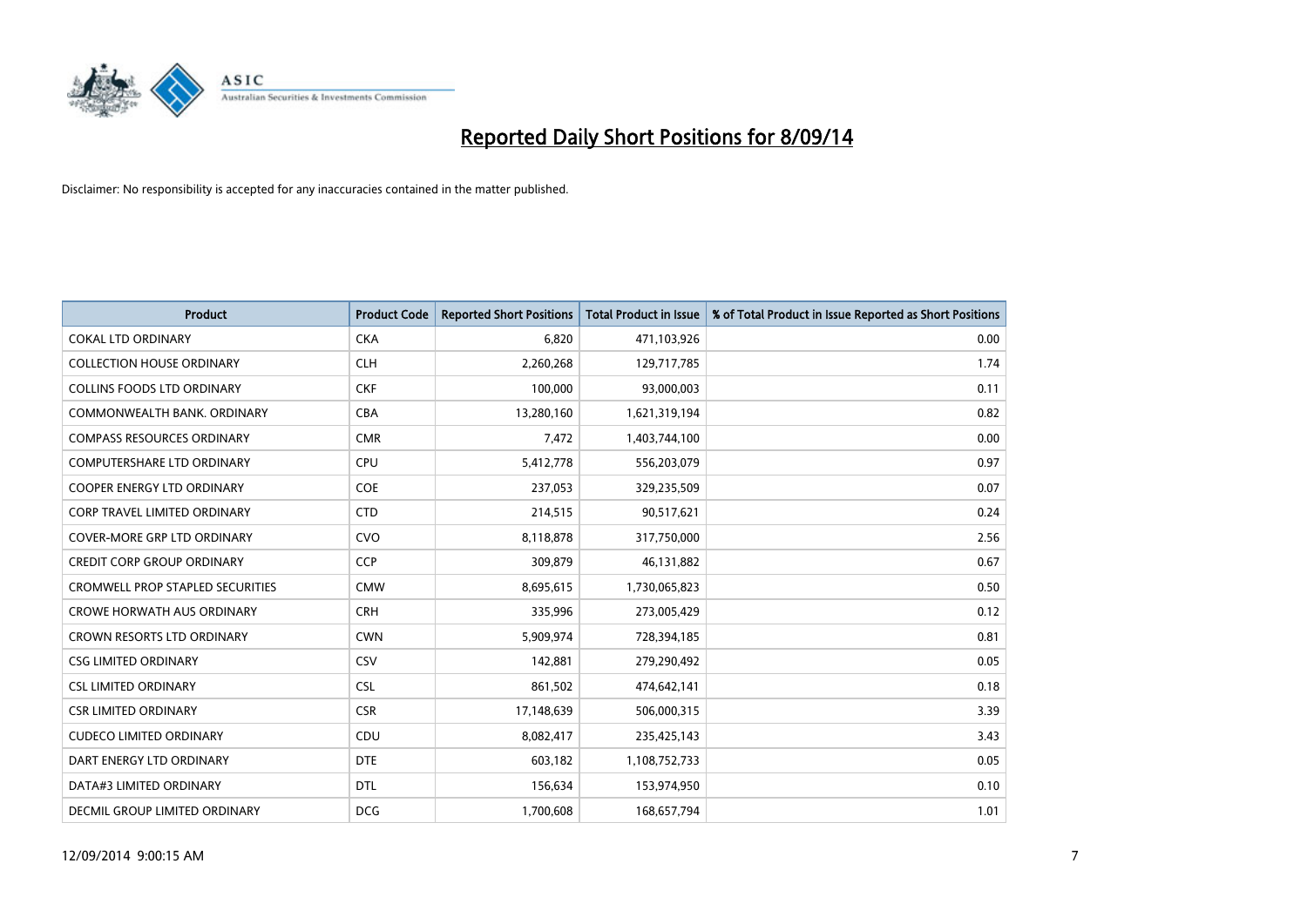

| <b>Product</b>                     | <b>Product Code</b> | <b>Reported Short Positions</b> | <b>Total Product in Issue</b> | % of Total Product in Issue Reported as Short Positions |
|------------------------------------|---------------------|---------------------------------|-------------------------------|---------------------------------------------------------|
| DEEP YELLOW LIMITED ORDINARY       | <b>DYL</b>          | 1,002                           | 1,888,400,127                 | 0.00                                                    |
| DEXUS PROPERTY GROUP STAPLED UNITS | <b>DXS</b>          | 17,834,035                      | 5,433,110,810                 | 0.33                                                    |
| DICK SMITH HLDGS ORDINARY          | <b>DSH</b>          | 21,219,196                      | 236,511,364                   | 8.97                                                    |
| DISCOVERY METALS LTD ORDINARY      | <b>DML</b>          | 1,277,631                       | 644,039,581                   | 0.20                                                    |
| DOMINO PIZZA ENTERPR ORDINARY      | <b>DMP</b>          | 1,241,329                       | 86,160,773                    | 1.44                                                    |
| DONACO INTERNATIONAL ORDINARY      | <b>DNA</b>          | 3,682,142                       | 460,454,837                   | 0.80                                                    |
| DORAY MINERALS LTD ORDINARY        | <b>DRM</b>          | 153,832                         | 165,834,256                   | 0.09                                                    |
| DOWNER EDI LIMITED ORDINARY        | <b>DOW</b>          | 19,923,223                      | 435,399,975                   | 4.58                                                    |
| DRILLSEARCH ENERGY ORDINARY        | <b>DLS</b>          | 15,568,362                      | 455,768,684                   | 3.42                                                    |
| DUET GROUP STAPLED US PROHIBIT.    | <b>DUE</b>          | 3,884,110                       | 1,327,719,444                 | 0.29                                                    |
| DUKETON MINING ORDINARY            | <b>DKM</b>          | 3,894                           | 82,524,812                    | 0.00                                                    |
| <b>DULUXGROUP LIMITED ORDINARY</b> | <b>DLX</b>          | 346,422                         | 383,503,942                   | 0.09                                                    |
| <b>DWS LTD ORDINARY</b>            | <b>DWS</b>          | 195,096                         | 132,362,763                   | 0.15                                                    |
| ECHO ENTERTAINMENT ORDINARY        | <b>EGP</b>          | 5,308,327                       | 825,672,730                   | 0.64                                                    |
| <b>ELDERS LIMITED HYBRIDS</b>      | <b>ELDPA</b>        | 46,600                          | 1,500,000                     | 3.11                                                    |
| ELDERS LIMITED ORDINARY            | <b>ELD</b>          | 19,166,729                      | 455,013,329                   | 4.21                                                    |
| ELEMENTAL MINERALS ORDINARY        | <b>ELM</b>          | 94,536                          | 315,663,391                   | 0.03                                                    |
| <b>EMECO HOLDINGS ORDINARY</b>     | <b>EHL</b>          | 6,937,770                       | 599,675,707                   | 1.16                                                    |
| <b>ENDEAVOUR MIN CORP CDI 1:1</b>  | <b>EVR</b>          | 31,265                          | 50,014,634                    | 0.06                                                    |
| ENERGY DEVELOPMENTS ORDINARY       | <b>ENE</b>          | 1,055,600                       | 169,673,095                   | 0.62                                                    |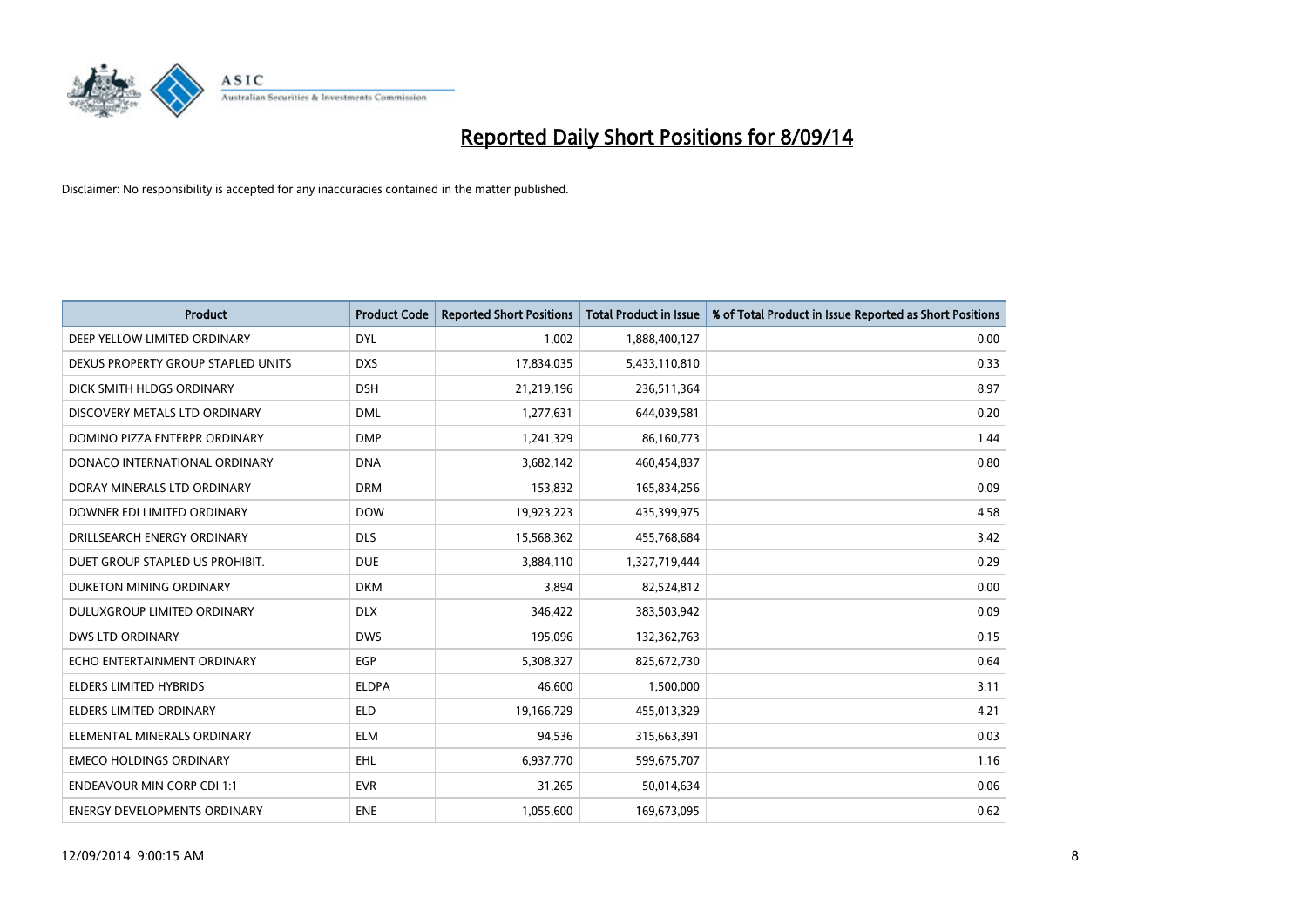

| <b>Product</b>                         | <b>Product Code</b> | <b>Reported Short Positions</b> | <b>Total Product in Issue</b> | % of Total Product in Issue Reported as Short Positions |
|----------------------------------------|---------------------|---------------------------------|-------------------------------|---------------------------------------------------------|
| <b>ENERGY RESOURCES ORDINARY 'A'</b>   | <b>ERA</b>          | 10,992,053                      | 517,725,062                   | 2.12                                                    |
| ENERGY WORLD CORPOR. ORDINARY          | <b>EWC</b>          | 44,965,061                      | 1,734,166,672                 | 2.59                                                    |
| <b>ENVESTRA LIMITED ORDINARY</b>       | <b>ENV</b>          | 38,914                          | 1,796,808,474                 | 0.00                                                    |
| EQUATORIAL RES LTD ORDINARY            | EQX                 | 19,297                          | 122,185,353                   | 0.02                                                    |
| EQUITY TRUSTEES ORDINARY               | EQT                 | 323,019                         | 19,152,092                    | 1.69                                                    |
| ERM POWER LIMITED ORDINARY             | EPW                 | 385,070                         | 239,269,727                   | 0.16                                                    |
| ESERVGLOBAL LIMITED ORDINARY           | ESV                 | 2,000                           | 254,045,997                   | 0.00                                                    |
| EVOLUTION MINING LTD ORDINARY          | <b>EVN</b>          | 32,111,527                      | 712,493,836                   | 4.51                                                    |
| <b>FAIRFAX MEDIA LTD ORDINARY</b>      | <b>FXI</b>          | 61,247,311                      | 2,351,955,725                 | 2.60                                                    |
| <b>FANTASTIC HOLDINGS ORDINARY</b>     | <b>FAN</b>          | 14,711                          | 103,068,398                   | 0.01                                                    |
| <b>FAR LTD ORDINARY</b>                | <b>FAR</b>          | 2,776,150                       | 2,699,846,742                 | 0.10                                                    |
| FEDERATION CNTRES ORD/UNIT STAPLED SEC | <b>FDC</b>          | 399,443                         | 1,427,641,565                 | 0.03                                                    |
| FINBAR GROUP LIMITED ORDINARY          | <b>FRI</b>          | 1,279                           | 227,018,204                   | 0.00                                                    |
| FISHER & PAYKEL H. ORDINARY            | <b>FPH</b>          | 5,726                           | 555,884,238                   | 0.00                                                    |
| FLEETWOOD CORP ORDINARY                | <b>FWD</b>          | 2,055,920                       | 60,581,211                    | 3.39                                                    |
| FLETCHER BUILDING ORDINARY             | <b>FBU</b>          | 1,066,448                       | 687,854,788                   | 0.16                                                    |
| FLEXIGROUP LIMITED ORDINARY            | <b>FXL</b>          | 3,419,605                       | 304,096,060                   | 1.12                                                    |
| FLIGHT CENTRE TRAVEL ORDINARY          | <b>FLT</b>          | 5,610,656                       | 100,586,119                   | 5.58                                                    |
| FLINDERS MINES LTD ORDINARY            | <b>FMS</b>          | 12,551,525                      | 2,400,995,602                 | 0.52                                                    |
| <b>FOCUS MINERALS LTD ORDINARY</b>     | <b>FML</b>          | 7,085,455                       | 9,137,375,877                 | 0.08                                                    |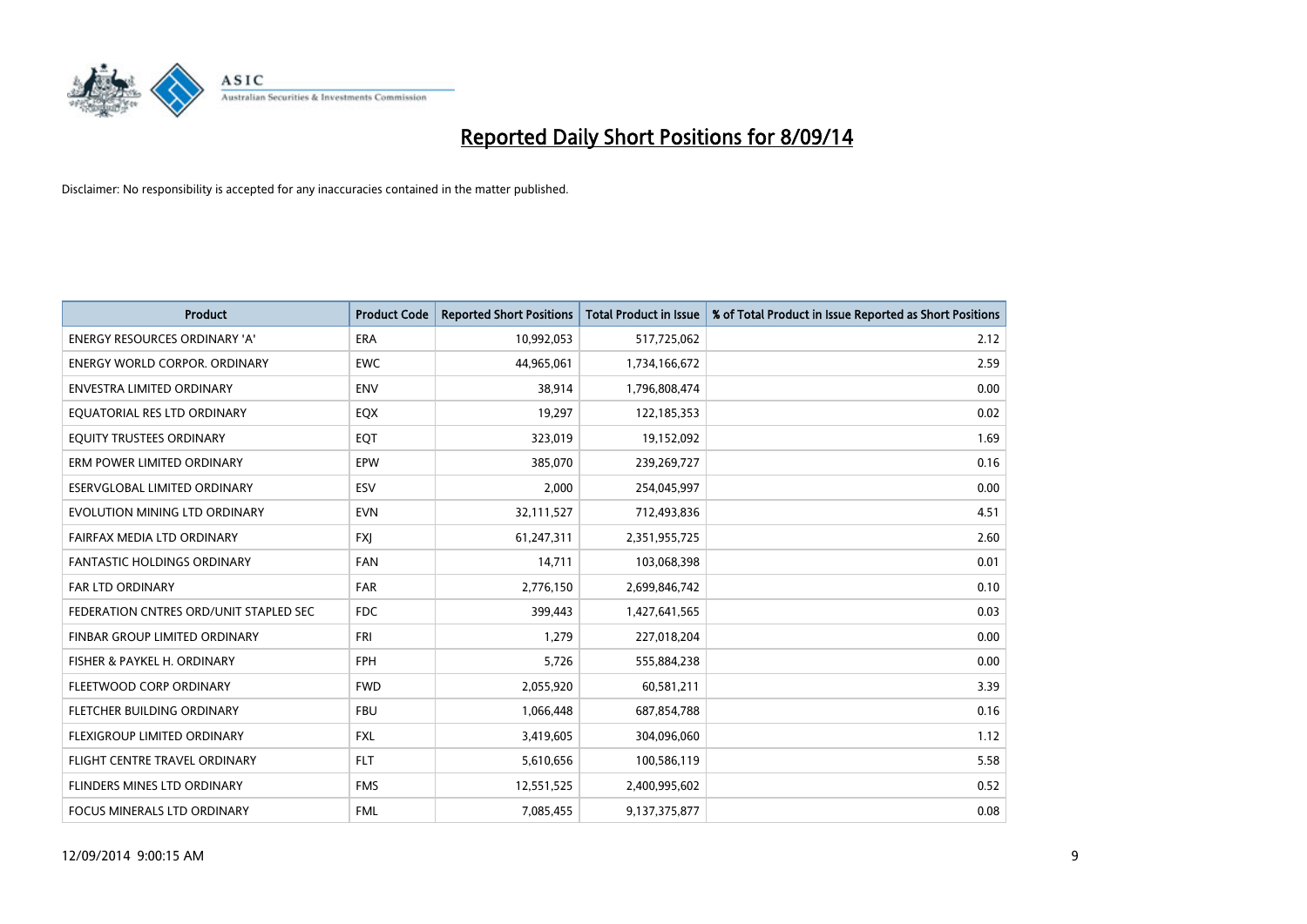

| <b>Product</b>                               | <b>Product Code</b> | <b>Reported Short Positions</b> | <b>Total Product in Issue</b> | % of Total Product in Issue Reported as Short Positions |
|----------------------------------------------|---------------------|---------------------------------|-------------------------------|---------------------------------------------------------|
| <b>FOLKESTONE EDU TRUST UNITS</b>            | <b>FET</b>          | 85,887                          | 205,069,661                   | 0.04                                                    |
| FONTERRA SHARE FUND ORDINARY UNITS           | <b>FSF</b>          | 120                             | 115,510,746                   | 0.00                                                    |
| <b>FORTESCUE METALS GRP ORDINARY</b>         | <b>FMG</b>          | 238,720,085                     | 3,113,798,151                 | 7.67                                                    |
| <b>G.U.D. HOLDINGS ORDINARY</b>              | GUD                 | 2,440,066                       | 70,939,492                    | 3.44                                                    |
| <b>G8 EDUCATION LIMITED ORDINARY</b>         | <b>GEM</b>          | 16,996,639                      | 332,073,918                   | 5.12                                                    |
| <b>GALAXY RESOURCES ORDINARY</b>             | <b>GXY</b>          | 669,352                         | 1,064,493,083                 | 0.06                                                    |
| <b>GBST HOLDINGS ORDINARY</b>                | GBT                 | 19,881                          | 66,561,725                    | 0.03                                                    |
| <b>GDI PROPERTY GRP STAPLED SECURITIES</b>   | GDI                 | 51,505                          | 567,575,025                   | 0.01                                                    |
| <b>GENWORTH MORTGAGE ORDINARY</b>            | <b>GMA</b>          | 1,127,433                       | 650,000,000                   | 0.17                                                    |
| <b>GEODYNAMICS LIMITED ORDINARY</b>          | GDY                 | 819                             | 435,880,130                   | 0.00                                                    |
| <b>GINDALBIE METALS LTD ORDINARY</b>         | GBG                 | 34,826,290                      | 1,495,306,811                 | 2.33                                                    |
| <b>GOLD ROAD RES LTD ORDINARY</b>            | GOR                 | 3,496,263                       | 515,419,042                   | 0.68                                                    |
| <b>GOODMAN FIELDER. ORDINARY</b>             | <b>GFF</b>          | 8,122,464                       | 1,955,559,207                 | 0.42                                                    |
| <b>GOODMAN GROUP STAPLED</b>                 | GMG                 | 2,111,656                       | 1,745,417,725                 | 0.12                                                    |
| <b>GPT GROUP STAPLED SEC.</b>                | GPT                 | 2,103,501                       | 1,685,460,955                 | 0.12                                                    |
| <b>GRAINCORP LIMITED A CLASS ORDINARY</b>    | <b>GNC</b>          | 11,094,131                      | 228,855,628                   | 4.85                                                    |
| <b>GRANGE RESOURCES. ORDINARY</b>            | GRR                 | 5,863,705                       | 1,157,097,869                 | 0.51                                                    |
| <b>GREENCROSS LIMITED ORDINARY</b>           | GXL                 | 1,404,759                       | 110,654,390                   | 1.27                                                    |
| <b>GREENLAND MIN EN LTD ORDINARY</b>         | GGG                 | 939,238                         | 668,464,377                   | 0.14                                                    |
| <b>GREENLAND MIN EN LTD RIGHTS 26-JUN-14</b> | GGGR                | 3,842                           | 88,685,050                    | 0.00                                                    |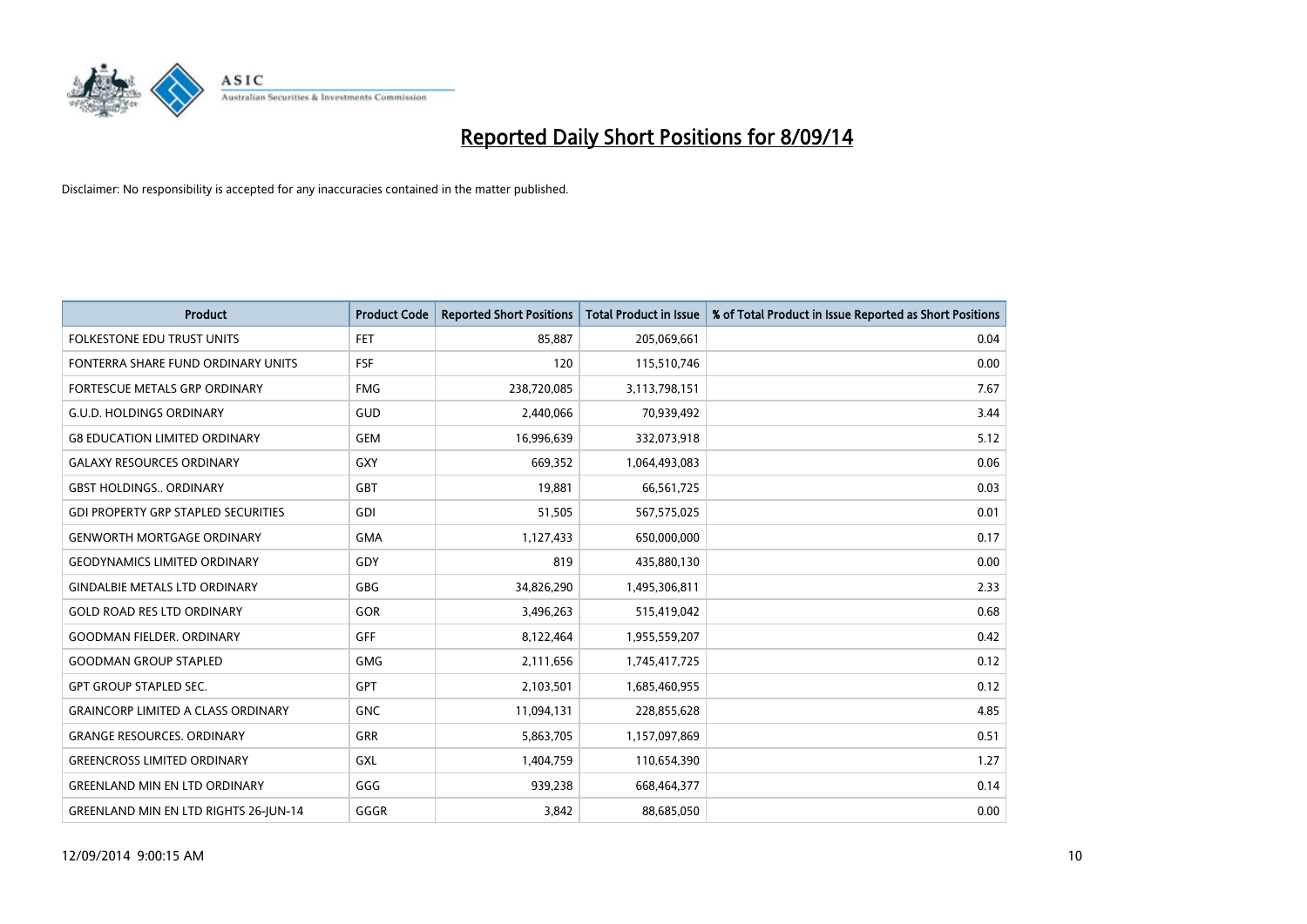

| <b>Product</b>                                   | <b>Product Code</b> | <b>Reported Short Positions</b> | <b>Total Product in Issue</b> | % of Total Product in Issue Reported as Short Positions |
|--------------------------------------------------|---------------------|---------------------------------|-------------------------------|---------------------------------------------------------|
| <b>GROWTHPOINT PROPERTY ORD/UNIT STAPLED SEC</b> | GOZ                 | 316,467                         | 554,315,998                   | 0.06                                                    |
| <b>GRYPHON MINERALS LTD ORDINARY</b>             | GRY                 | 4,398,086                       | 401,115,935                   | 1.10                                                    |
| <b>GUILDFORD COAL LTD ORDINARY</b>               | <b>GUF</b>          | 552,501                         | 845,190,354                   | 0.07                                                    |
| <b>GWA GROUP LTD ORDINARY</b>                    | <b>GWA</b>          | 14,866,235                      | 306,533,770                   | 4.85                                                    |
| HAMMER METALS LTD ORDINARY                       | <b>HMX</b>          | 200,000                         | 71,005,107                    | 0.28                                                    |
| HARVEY NORMAN ORDINARY                           | <b>HVN</b>          | 36,736,342                      | 1,062,316,784                 | 3.46                                                    |
| HEALTHSCOPE LIMITED. ORDINARY                    | <b>HSO</b>          | 250,000                         | 1,732,094,838                 | 0.01                                                    |
| <b>HENDERSON GROUP CDI 1:1</b>                   | <b>HGG</b>          | 4,374,977                       | 664,599,011                   | 0.66                                                    |
| HEA HOLDINGS LIMITED ORDINARY                    | <b>HFA</b>          | 3,809                           | 162,147,897                   | 0.00                                                    |
| HIGHFIELD RES LTD ORDINARY                       | <b>HFR</b>          | 50,000                          | 155,825,003                   | 0.03                                                    |
| <b>HIGHLANDS PACIFIC ORDINARY</b>                | <b>HIG</b>          | 3,153                           | 918,694,336                   | 0.00                                                    |
| HILLGROVE RES LTD ORDINARY                       | <b>HGO</b>          | 422,285                         | 1,181,679,771                 | 0.04                                                    |
| <b>HILLS LTD ORDINARY</b>                        | <b>HIL</b>          | 136,344                         | 234,192,711                   | 0.06                                                    |
| HORIZON OIL LIMITED ORDINARY                     | <b>HZN</b>          | 29,831,466                      | 1,301,981,265                 | 2.29                                                    |
| HOTEL PROPERTY STAPLED                           | <b>HPI</b>          | 9,127                           | 132,870,000                   | 0.01                                                    |
| <b>ICAR ASIA LTD ORDINARY</b>                    | ICQ                 | 121,170                         | 122,688,846                   | 0.10                                                    |
| <b>ICON ENERGY LIMITED ORDINARY</b>              | <b>ICN</b>          | 806,640                         | 615,774,351                   | 0.13                                                    |
| <b>IINET LIMITED ORDINARY</b>                    | <b>IIN</b>          | 7,635,447                       | 161,238,847                   | 4.74                                                    |
| <b>ILUKA RESOURCES ORDINARY</b>                  | ILU                 | 38,640,086                      | 418,700,517                   | 9.23                                                    |
| <b>IMDEX LIMITED ORDINARY</b>                    | <b>IMD</b>          | 2,338,624                       | 216,203,136                   | 1.08                                                    |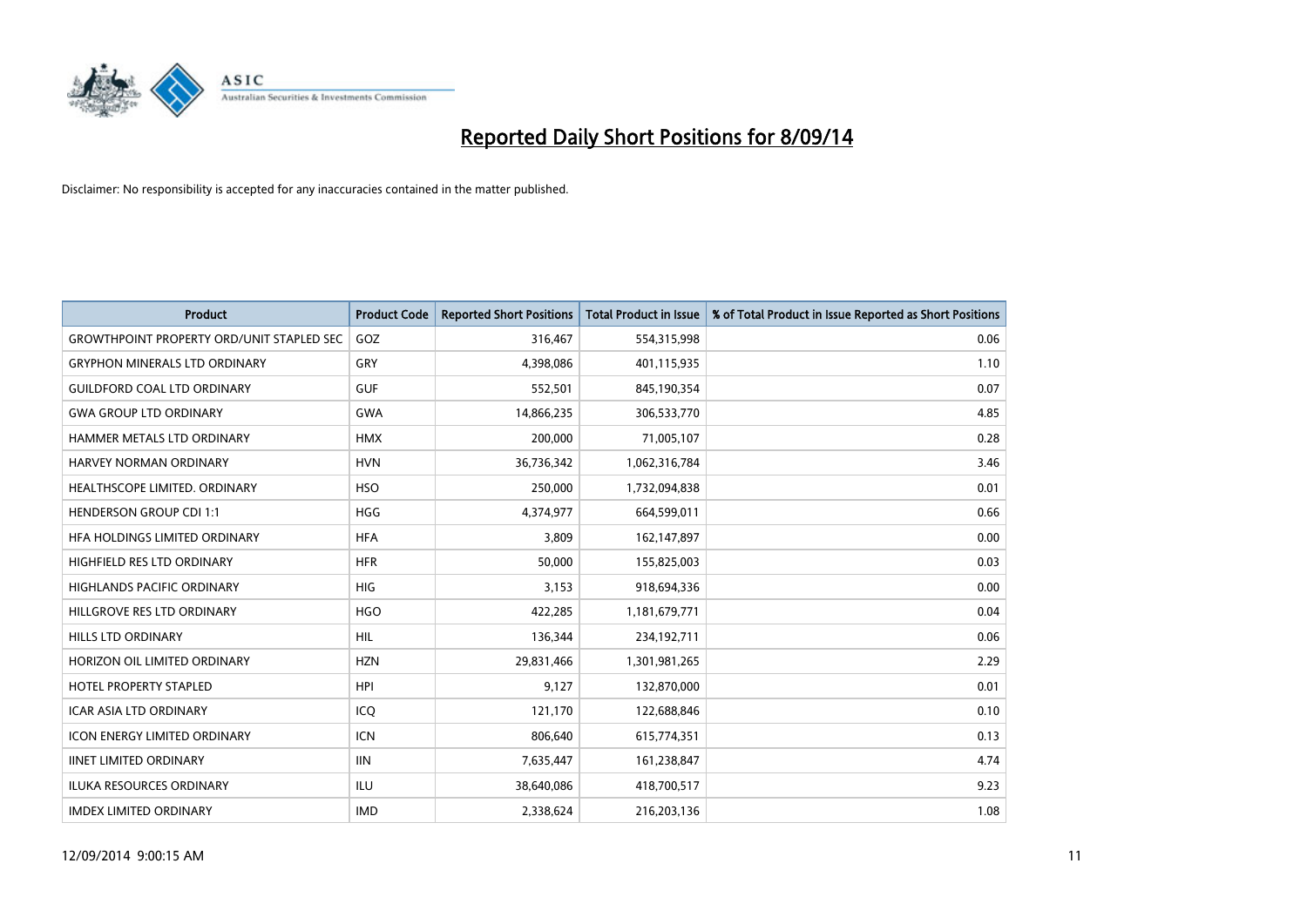

| <b>Product</b>                                | <b>Product Code</b> | <b>Reported Short Positions</b> | <b>Total Product in Issue</b> | % of Total Product in Issue Reported as Short Positions |
|-----------------------------------------------|---------------------|---------------------------------|-------------------------------|---------------------------------------------------------|
| <b>IMX RESOURCES LTD ORDINARY</b>             | <b>IXR</b>          | 1                               | 451,497,138                   | 0.00                                                    |
| <b>INCITEC PIVOT ORDINARY</b>                 | IPL                 | 45,466,727                      | 1,654,998,197                 | 2.75                                                    |
| <b>INDEPENDENCE GROUP ORDINARY</b>            | <b>IGO</b>          | 128,013                         | 234,256,573                   | 0.05                                                    |
| INDOPHIL RESOURCES ORDINARY                   | <b>IRN</b>          | 2,317,433                       | 1,203,146,194                 | 0.19                                                    |
| <b>INDUSTRIA REIT STAPLED</b>                 | <b>IDR</b>          | 10                              | 125,000,001                   | 0.00                                                    |
| <b>INFIGEN ENERGY STAPLED SECURITIES</b>      | <b>IFN</b>          | 2,500,141                       | 767,887,581                   | 0.33                                                    |
| INGENIA GROUP STAPLED SECURITIES              | <b>INA</b>          | 1,710,788                       | 678,058,232                   | 0.25                                                    |
| INSURANCE AUSTRALIA ORDINARY                  | IAG                 | 8,396,707                       | 2,341,618,048                 | 0.36                                                    |
| <b>INTREPID MINES ORDINARY</b>                | <b>IAU</b>          | 6,953,720                       | 557,500,888                   | 1.25                                                    |
| <b>INVESTA OFFICE FUND STAPLED SECURITIES</b> | <b>IOF</b>          | 565,543                         | 614,047,458                   | 0.09                                                    |
| <b>INVOCARE LIMITED ORDINARY</b>              | IVC                 | 5,518,913                       | 110,030,298                   | 5.02                                                    |
| <b>IOOF HOLDINGS LTD ORDINARY</b>             | IFL                 | 6,237,296                       | 300,133,752                   | 2.08                                                    |
| <b>IPROPERTY GROUP LTD ORDINARY</b>           | <b>IPP</b>          | 2,562,322                       | 181,703,204                   | 1.41                                                    |
| <b>IRESS LIMITED ORDINARY</b>                 | <b>IRE</b>          | 5,052,900                       | 159,097,319                   | 3.18                                                    |
| <b>IRON ORE HOLDINGS ORDINARY</b>             | <b>IOH</b>          | 16,649                          | 161,174,005                   | 0.01                                                    |
| <b>ISELECT LTD ORDINARY</b>                   | <b>ISU</b>          | 1,073,401                       | 260,889,894                   | 0.41                                                    |
| <b>ISENTIA GROUP LTD ORDINARY</b>             | <b>ISD</b>          | 15,451                          | 200,000,001                   | 0.01                                                    |
| JAMES HARDIE INDUST CHESS DEPOSITARY INT      | <b>IHX</b>          | 5,500,483                       | 444,882,763                   | 1.24                                                    |
| <b>JAPARA HEALTHCARE LT ORDINARY</b>          | <b>IHC</b>          | 4,122,542                       | 263,046,592                   | 1.57                                                    |
| <b>JB HI-FI LIMITED ORDINARY</b>              | <b>IBH</b>          | 11,276,344                      | 99,238,673                    | 11.36                                                   |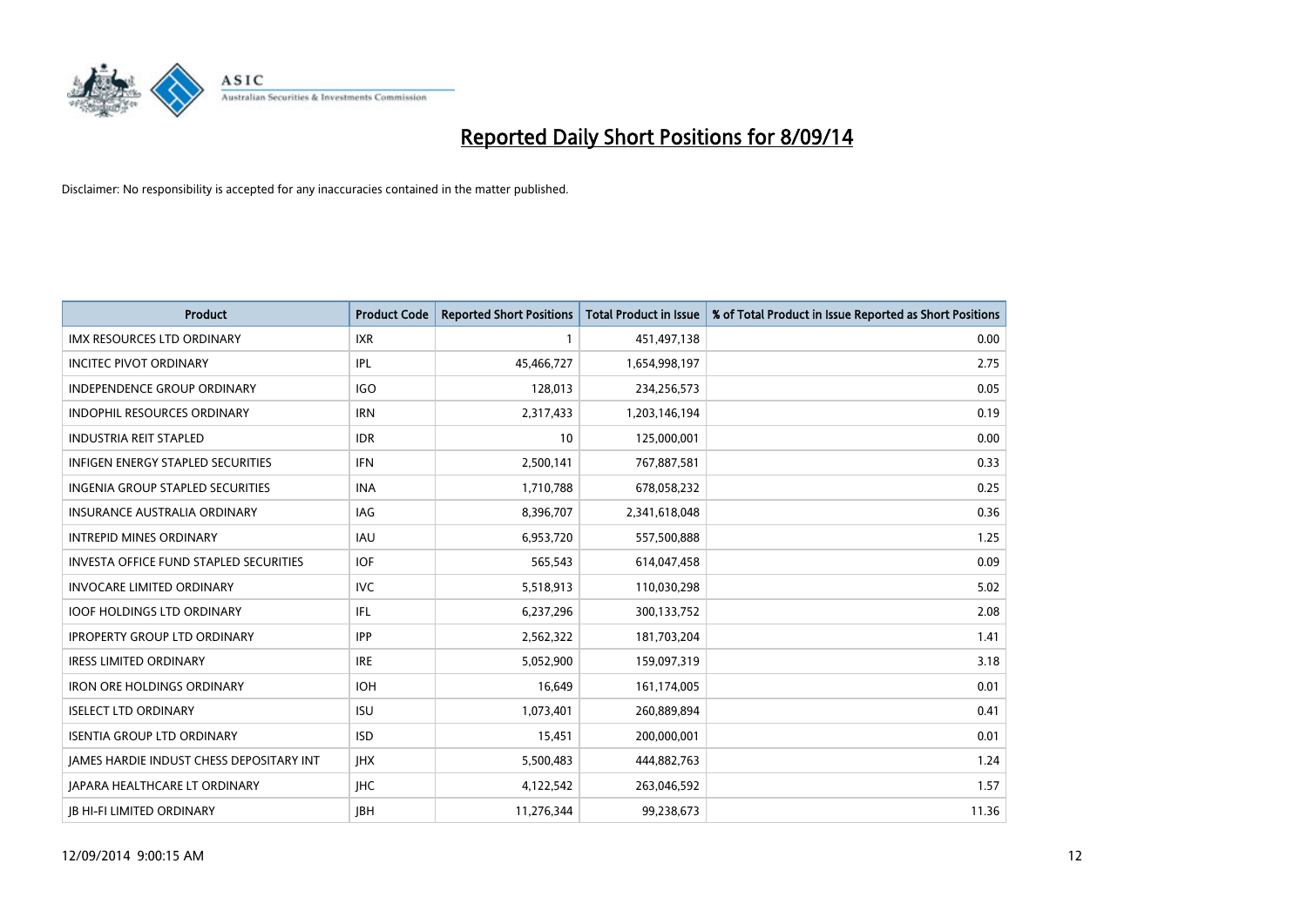

| <b>Product</b>                        | <b>Product Code</b> | <b>Reported Short Positions</b> | <b>Total Product in Issue</b> | % of Total Product in Issue Reported as Short Positions |
|---------------------------------------|---------------------|---------------------------------|-------------------------------|---------------------------------------------------------|
| <b>KAGARA LTD ORDINARY</b>            | KZL                 | 34,720                          | 798,953,117                   | 0.00                                                    |
| KAROON GAS AUSTRALIA ORDINARY         | <b>KAR</b>          | 20,486,347                      | 255,841,581                   | 8.01                                                    |
| KATHMANDU HOLD LTD ORDINARY           | <b>KMD</b>          | 1,858,756                       | 200,633,469                   | 0.93                                                    |
| <b>KBL MINING LIMITED ORDINARY</b>    | <b>KBL</b>          | 1,820                           | 393,535,629                   | 0.00                                                    |
| KINGSGATE CONSOLID, ORDINARY          | <b>KCN</b>          | 12,418,709                      | 223,584,937                   | 5.55                                                    |
| KINGSROSE MINING LTD ORDINARY         | <b>KRM</b>          | 464.981                         | 358,611,493                   | 0.13                                                    |
| <b>KOGI IRON LTD ORDINARY</b>         | <b>KFE</b>          | 1,651,098                       | 376,669,836                   | 0.44                                                    |
| LEIGHTON HOLDINGS ORDINARY            | LEI                 | 4,918,784                       | 338,503,563                   | 1.45                                                    |
| LEND LEASE GROUP UNIT/ORD STAPLED     | <b>LLC</b>          | 1,049,103                       | 577,475,833                   | 0.18                                                    |
| LIFESTYLE COMMUNIT, ORDINARY          | LIC                 | 4,000                           | 99,970,131                    | 0.00                                                    |
| LIQUEFIED NATURAL ORDINARY            | <b>LNG</b>          | 2,509,398                       | 461,402,201                   | 0.54                                                    |
| LONESTAR RESO LTD ORDINARY            | <b>LNR</b>          | 956,046                         | 752,187,211                   | 0.13                                                    |
| LUCAPA DIAMOND LTD ORDINARY           | <b>LOM</b>          | 5,000                           | 181,742,312                   | 0.00                                                    |
| LYNAS CORPORATION ORDINARY            | <b>LYC</b>          | 134,389,375                     | 2,333,801,566                 | 5.76                                                    |
| <b>M2 GRP LTD ORDINARY</b>            | <b>MTU</b>          | 9,420,531                       | 180,824,848                   | 5.21                                                    |
| <b>MACA LIMITED ORDINARY</b>          | <b>MLD</b>          | 1,096,709                       | 202,676,373                   | 0.54                                                    |
| <b>MACMAHON HOLDINGS ORDINARY</b>     | <b>MAH</b>          | 3,309,002                       | 1,261,699,966                 | 0.26                                                    |
| MACO ATLAS ROADS GRP ORDINARY STAPLED | <b>MOA</b>          | 3,095,851                       | 511,538,852                   | 0.61                                                    |
| MACOUARIE GROUP LTD ORDINARY          | <b>MOG</b>          | 1,116,322                       | 321,202,994                   | 0.35                                                    |
| MAGELLAN FIN GRP LTD ORDINARY         | <b>MFG</b>          | 4,325,470                       | 158,918,177                   | 2.72                                                    |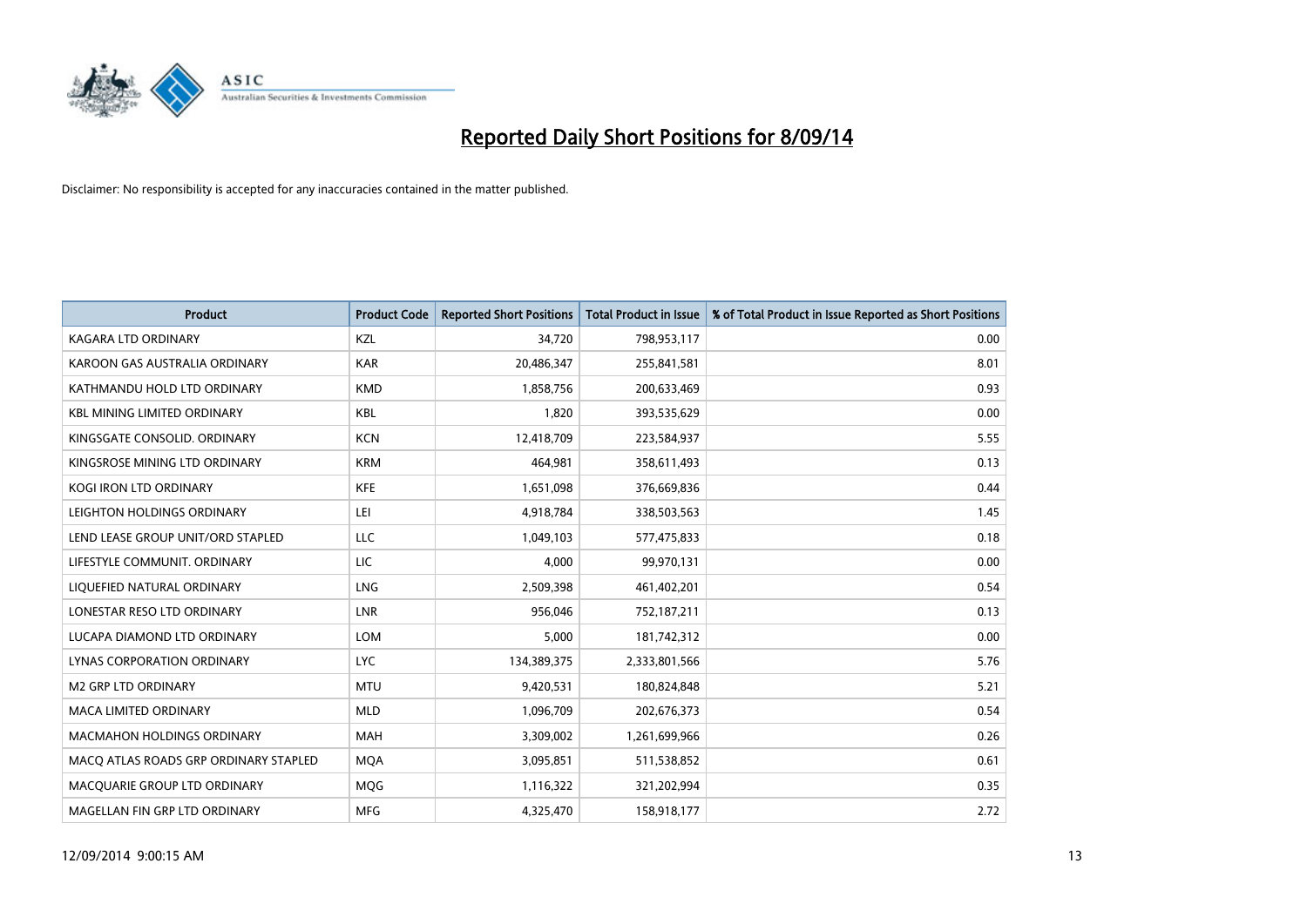

| <b>Product</b>                       | <b>Product Code</b> | <b>Reported Short Positions</b> | <b>Total Product in Issue</b> | % of Total Product in Issue Reported as Short Positions |
|--------------------------------------|---------------------|---------------------------------|-------------------------------|---------------------------------------------------------|
| <b>MATRIX C &amp; E LTD ORDINARY</b> | <b>MCE</b>          | 2,683,362                       | 94,555,428                    | 2.84                                                    |
| MAVERICK DRILLING ORDINARY           | MAD                 | 7,206,972                       | 533,885,763                   | 1.35                                                    |
| <b>MAXITRANS INDUSTRIES ORDINARY</b> | <b>MXI</b>          | 61,318                          | 185,075,653                   | 0.03                                                    |
| MAYNE PHARMA LTD ORDINARY            | <b>MYX</b>          | 7,795,466                       | 586,651,477                   | 1.33                                                    |
| MCMILLAN SHAKESPEARE ORDINARY        | <b>MMS</b>          | 855,632                         | 77,454,783                    | 1.10                                                    |
| <b>MCPHERSON'S LTD ORDINARY</b>      | <b>MCP</b>          | 8,842                           | 95,434,645                    | 0.01                                                    |
| MEDUSA MINING LTD ORDINARY           | <b>MML</b>          | 7,768,359                       | 207,794,301                   | 3.74                                                    |
| MELBOURNE IT LIMITED ORDINARY        | <b>MLB</b>          | 9,960                           | 92,944,392                    | 0.01                                                    |
| MERIDIAN ENERGY INSTALMENT RECEIPTS  | <b>MEZCA</b>        | 200,000                         | 1,255,413,626                 | 0.02                                                    |
| <b>MERMAID MARINE ORDINARY</b>       | <b>MRM</b>          | 12,604,254                      | 366,766,098                   | 3.44                                                    |
| MESOBLAST LIMITED ORDINARY           | <b>MSB</b>          | 22,937,230                      | 321,640,094                   | 7.13                                                    |
| METALS X LIMITED ORDINARY            | <b>MLX</b>          | 1,130,338                       | 1,655,826,110                 | 0.07                                                    |
| METCASH LIMITED ORDINARY             | <b>MTS</b>          | 117,371,110                     | 903,309,574                   | 12.99                                                   |
| MIGHTY RIVER POWER ORDINARY          | <b>MYT</b>          | 3,797,504                       | 1,400,012,517                 | 0.27                                                    |
| MINCOR RESOURCES NL ORDINARY         | <b>MCR</b>          | 17,961                          | 188,208,274                   | 0.01                                                    |
| MINERAL DEPOSITS ORDINARY            | <b>MDL</b>          | 941,494                         | 103,676,341                   | 0.91                                                    |
| MINERAL RESOURCES. ORDINARY          | <b>MIN</b>          | 15,665,763                      | 186,556,246                   | 8.40                                                    |
| MINT WIRELESS ORDINARY               | <b>MNW</b>          | 1,713,331                       | 470,372,395                   | 0.36                                                    |
| MIRABELA NICKEL LTD ORDINARY         | <b>MBN</b>          | 10                              | 929,710,216                   | 0.00                                                    |
| MIRVAC GROUP STAPLED SECURITIES      | <b>MGR</b>          | 2,099,255                       | 3,697,197,370                 | 0.06                                                    |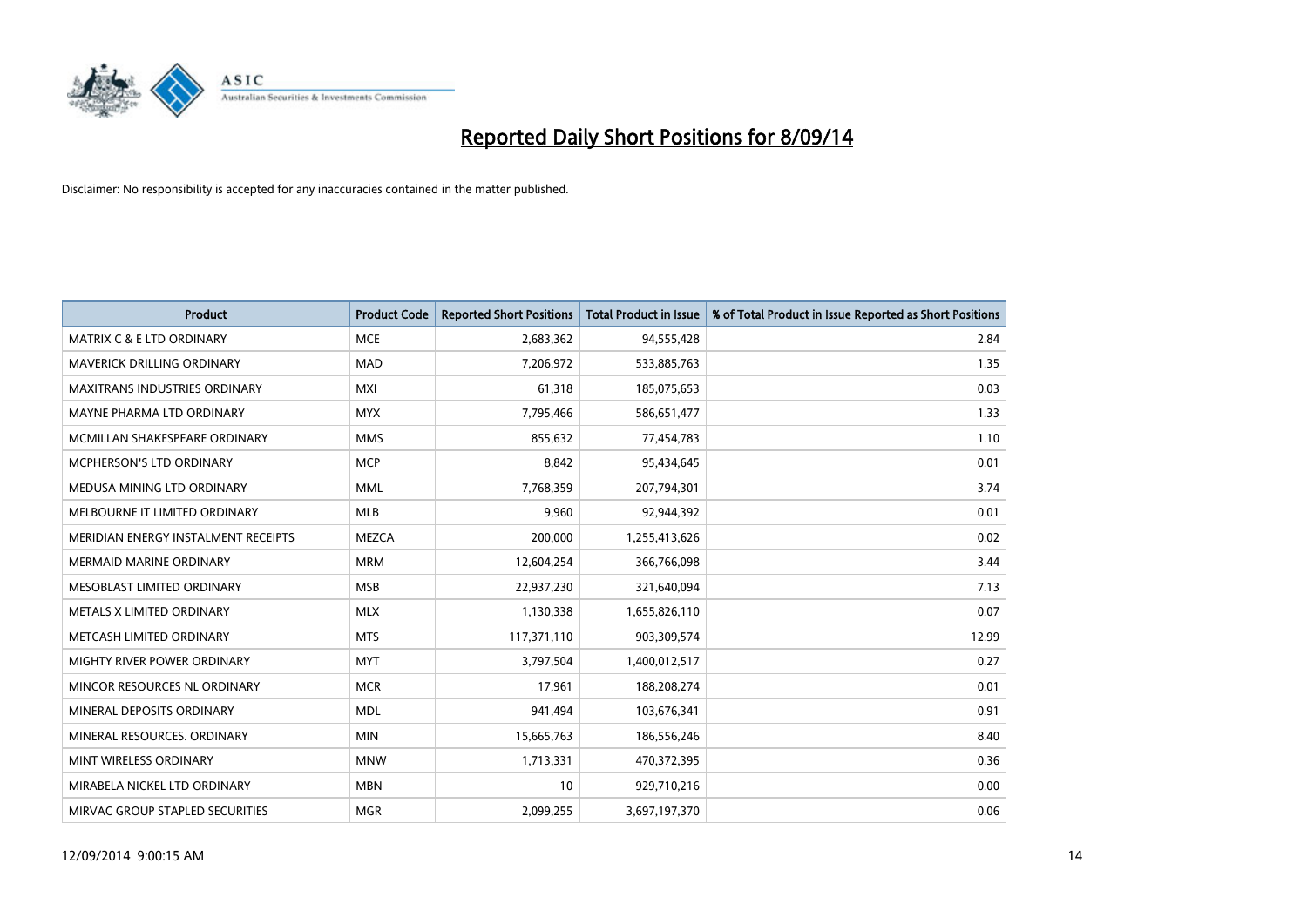

| <b>Product</b>                    | <b>Product Code</b> | <b>Reported Short Positions</b> | <b>Total Product in Issue</b> | % of Total Product in Issue Reported as Short Positions |
|-----------------------------------|---------------------|---------------------------------|-------------------------------|---------------------------------------------------------|
| MOBILE EMBRACE LTD ORDINARY       | <b>MBE</b>          | 28,000                          | 376,510,098                   | 0.01                                                    |
| MOKO SOCIAL MEDIA ORDINARY        | <b>MKB</b>          | 1.053                           | 599,557,003                   | 0.00                                                    |
| MOLOPO ENERGY LTD ORDINARY        | <b>MPO</b>          | 11,118                          | 248,705,730                   | 0.00                                                    |
| MONADELPHOUS GROUP ORDINARY       | <b>MND</b>          | 8,132,591                       | 92,679,570                    | 8.77                                                    |
| MORTGAGE CHOICE LTD ORDINARY      | <b>MOC</b>          | 40,295                          | 123,879,296                   | 0.03                                                    |
| <b>MOUNT GIBSON IRON ORDINARY</b> | MGX                 | 18,462,798                      | 1,090,805,085                 | 1.69                                                    |
| MULTIPLEX SITES SITES             | <b>MXUPA</b>        | 2,077                           | 4,500,000                     | 0.05                                                    |
| MYER HOLDINGS LTD ORDINARY        | <b>MYR</b>          | 75,880,972                      | 585,684,551                   | 12.96                                                   |
| NANOSONICS LIMITED ORDINARY       | <b>NAN</b>          | 1,669,641                       | 264,157,826                   | 0.63                                                    |
| NATIONAL AUST, BANK ORDINARY      | <b>NAB</b>          | 7,506,882                       | 2,365,771,681                 | 0.32                                                    |
| NATIONAL STORAGE STAPLED          | <b>NSR</b>          | 1,509,744                       | 281,631,660                   | 0.54                                                    |
| NAVITAS LIMITED ORDINARY          | <b>NVT</b>          | 3,457,704                       | 375,712,581                   | 0.92                                                    |
| NEARMAP LTD ORDINARY              | <b>NEA</b>          | 794,797                         | 337,946,101                   | 0.24                                                    |
| NEON ENERGY LIMITED ORDINARY      | <b>NEN</b>          | 140,474                         | 553,037,848                   | 0.03                                                    |
| NEW HOPE CORPORATION ORDINARY     | <b>NHC</b>          | 1,023,916                       | 830,999,449                   | 0.12                                                    |
| NEW STANDARD ENERGY ORDINARY      | <b>NSE</b>          | 4,200                           | 386,169,603                   | 0.00                                                    |
| NEWCREST MINING ORDINARY          | <b>NCM</b>          | 12,651,588                      | 766,510,971                   | 1.65                                                    |
| NEWS CORP A NON-VOTING CDI        | <b>NWSLV</b>        | 407,248                         | 2,976,217                     | 13.68                                                   |
| NEWS CORP B VOTING CDI            | <b>NWS</b>          | 2,677,051                       | 22,645,126                    | 11.82                                                   |
| NEWSAT LIMITED ORDINARY           | <b>NWT</b>          | 7,847,155                       | 613,199,841                   | 1.28                                                    |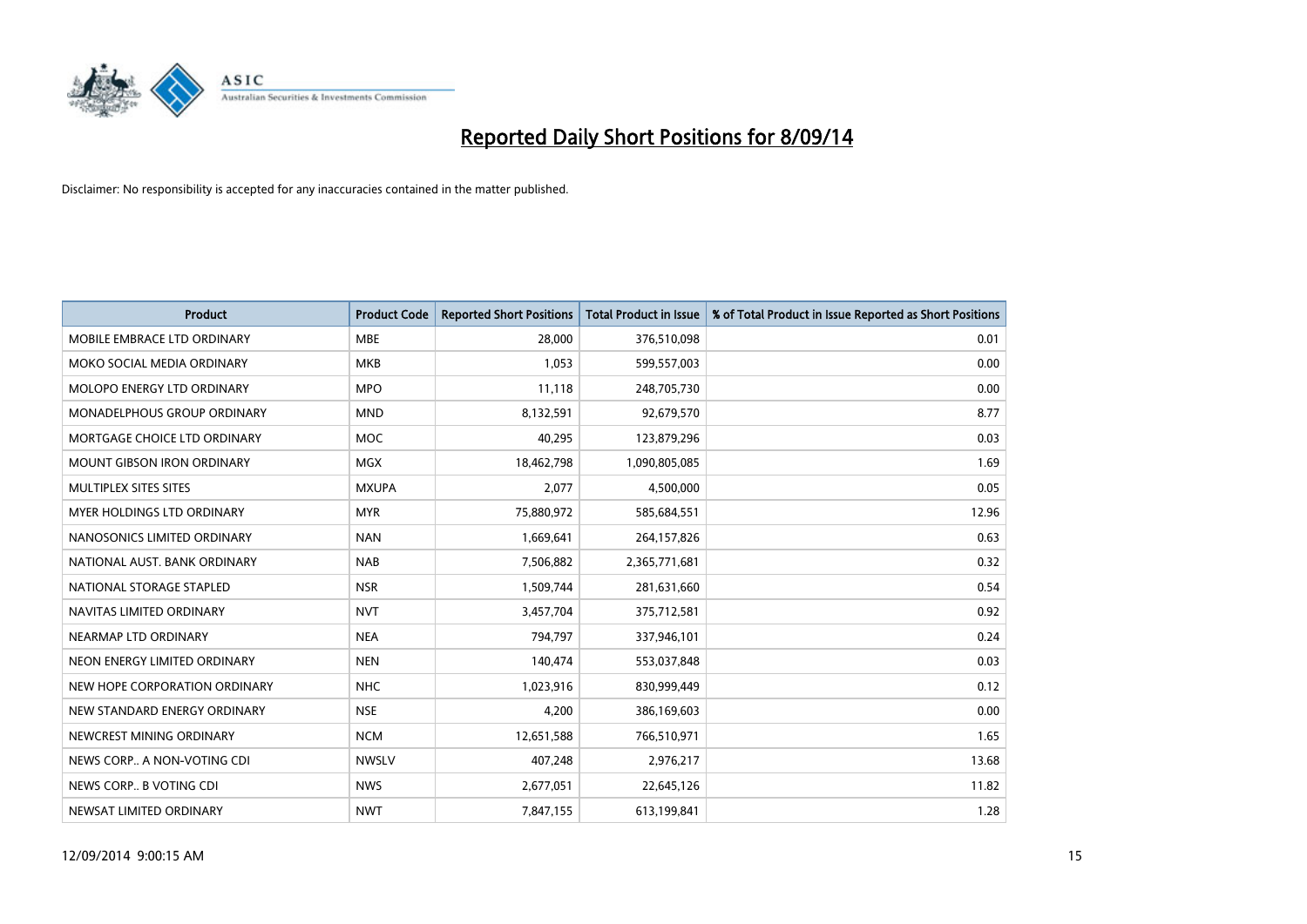

| <b>Product</b>                        | <b>Product Code</b> | <b>Reported Short Positions</b> | <b>Total Product in Issue</b> | % of Total Product in Issue Reported as Short Positions |
|---------------------------------------|---------------------|---------------------------------|-------------------------------|---------------------------------------------------------|
| NEXTDC LIMITED ORDINARY               | <b>NXT</b>          | 19,320,019                      | 193,154,486                   | 10.00                                                   |
| NEXUS ENERGY LIMITED ORDINARY         | <b>NXS</b>          | 83,983                          | 1,330,219,459                 | 0.01                                                    |
| NIB HOLDINGS LIMITED ORDINARY         | <b>NHF</b>          | 2,038,263                       | 439,004,182                   | 0.46                                                    |
| NIDO PETROLEUM ORDINARY               | <b>NDO</b>          | 5,042,480                       | 2,188,266,468                 | 0.23                                                    |
| NINE ENTERTAINMENT ORDINARY           | <b>NEC</b>          | 10,446,792                      | 940,295,023                   | 1.11                                                    |
| NOBLE MINERAL RES ORDINARY            | <b>NMG</b>          | 2,365,726                       | 666,397,952                   | 0.36                                                    |
| NORTHERN IRON LTD ORDINARY            | <b>NFE</b>          | 11,392                          | 484,405,314                   | 0.00                                                    |
| NORTHERN STAR ORDINARY                | <b>NST</b>          | 10,812,706                      | 587,429,659                   | 1.84                                                    |
| NRW HOLDINGS LIMITED ORDINARY         | <b>NWH</b>          | 10,770,816                      | 278,888,011                   | 3.86                                                    |
| NUFARM LIMITED ORDINARY               | <b>NUF</b>          | 18,747,559                      | 264,021,627                   | 7.10                                                    |
| NUPLEX INDUSTRIES ORDINARY            | <b>NPX</b>          | 1,000                           | 198,125,827                   | 0.00                                                    |
| OAKTON LIMITED ORDINARY               | <b>OKN</b>          | 289,900                         | 89,990,235                    | 0.32                                                    |
| OCEANAGOLD CORP. CHESS DEPOSITARY INT | <b>OGC</b>          | 1,704,340                       | 301,420,186                   | 0.57                                                    |
| OIL SEARCH LTD ORDINARY               | OSH                 | 3,733,518                       | 1,519,022,225                 | 0.25                                                    |
| OM HOLDINGS LIMITED ORDINARY          | OMH                 | 74,658                          | 733,423,337                   | 0.01                                                    |
| ORICA LIMITED ORDINARY                | ORI                 | 14,866,389                      | 372,743,291                   | 3.99                                                    |
| ORIGIN ENERGY ORDINARY                | ORG                 | 10,343,590                      | 1,103,646,907                 | 0.94                                                    |
| OROCOBRE LIMITED ORDINARY             | <b>ORE</b>          | 2,174,680                       | 132,041,911                   | 1.65                                                    |
| ORORA LIMITED ORDINARY                | <b>ORA</b>          | 2,553,689                       | 1,206,684,923                 | 0.21                                                    |
| OROTONGROUP LIMITED ORDINARY          | <b>ORL</b>          | 383,989                         | 40,880,902                    | 0.94                                                    |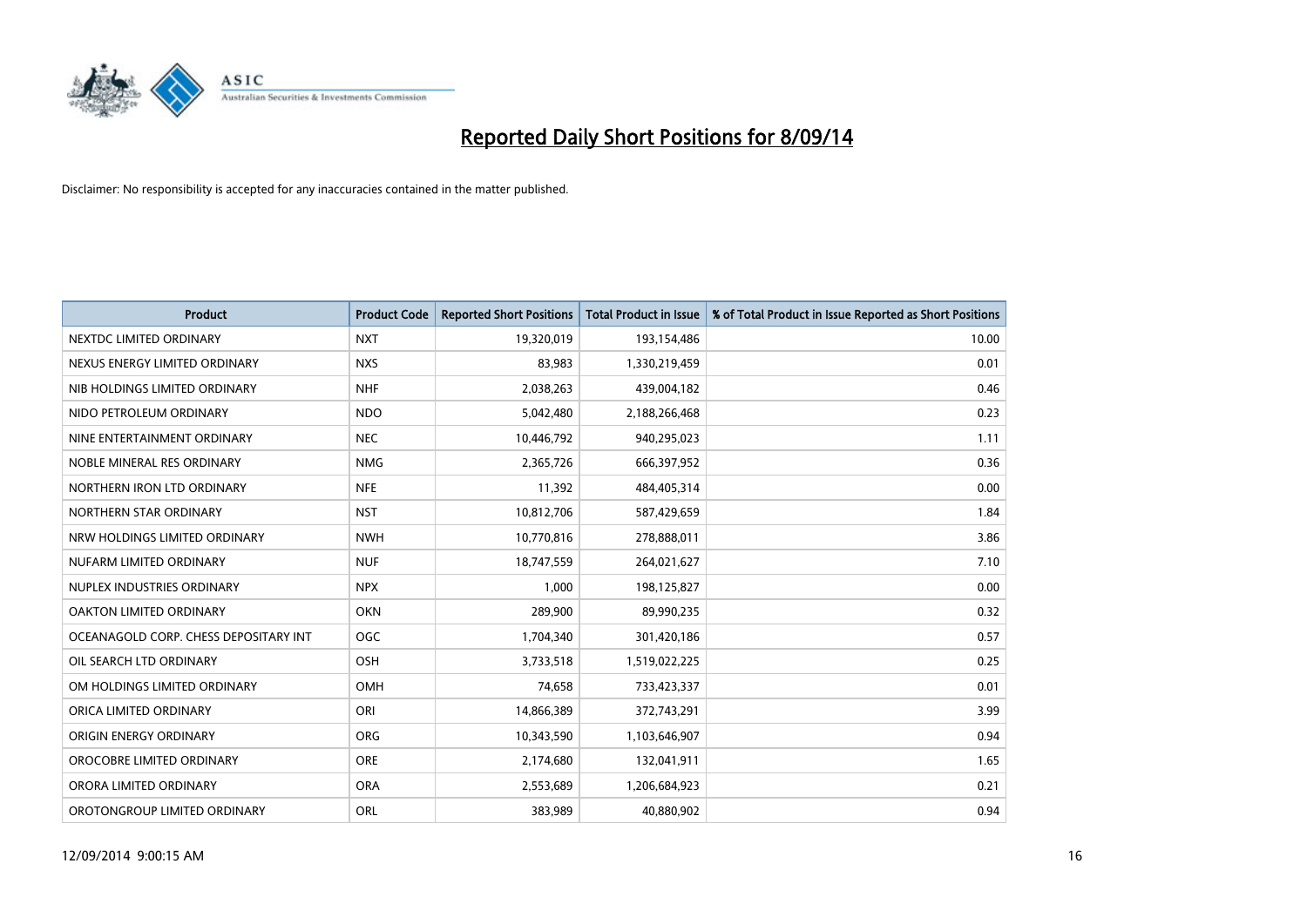

| <b>Product</b>                | <b>Product Code</b> | <b>Reported Short Positions</b> | <b>Total Product in Issue</b> | % of Total Product in Issue Reported as Short Positions |
|-------------------------------|---------------------|---------------------------------|-------------------------------|---------------------------------------------------------|
| <b>OZ MINERALS ORDINARY</b>   | <b>OZL</b>          | 17,065,755                      | 303,470,022                   | 5.62                                                    |
| OZFOREX GROUP LTD ORDINARY    | <b>OFX</b>          | 10,317,546                      | 240,000,000                   | 4.30                                                    |
| PACIFIC BRANDS ORDINARY       | <b>PBG</b>          | 37,987,067                      | 917,226,291                   | 4.14                                                    |
| PACT GROUP HLDGS LTD ORDINARY | <b>PGH</b>          | 2,310,586                       | 294,097,961                   | 0.79                                                    |
| PALADIN ENERGY LTD ORDINARY   | <b>PDN</b>          | 100,846,159                     | 964,758,634                   | 10.45                                                   |
| PANAUST LIMITED ORDINARY      | <b>PNA</b>          | 179,417                         | 635,580,654                   | 0.03                                                    |
| PANORAMIC RESOURCES ORDINARY  | PAN                 | 2,446                           | 322,275,824                   | 0.00                                                    |
| PANTERRA GOLD LTD ORDINARY    | PGI                 | $\mathbf{1}$                    | 822,241,166                   | 0.00                                                    |
| PAPERLINX LIMITED ORDINARY    | <b>PPX</b>          | 44,675                          | 665, 181, 261                 | 0.01                                                    |
| PAPILLON RES LTD ORDINARY     | PIR                 | 6,608,350                       | 352,044,210                   | 1.88                                                    |
| PATTIES FOODS LTD ORDINARY    | PFL                 | 9,001                           | 139,144,338                   | 0.01                                                    |
| PEET LIMITED ORDINARY         | <b>PPC</b>          | 52,444                          | 433,389,348                   | 0.01                                                    |
| PENTAL LTD ORDINARY           | <b>PTL</b>          | 500,000                         | 1,814,138,699                 | 0.03                                                    |
| PERPETUAL LIMITED ORDINARY    | <b>PPT</b>          | 1,037,746                       | 46,574,426                    | 2.23                                                    |
| PERSEUS MINING LTD ORDINARY   | PRU                 | 16,947,895                      | 526,656,401                   | 3.22                                                    |
| PHARMAXIS LTD ORDINARY        | <b>PXS</b>          | 50,104                          | 309,514,849                   | 0.02                                                    |
| PHOSPHAGENICS LTD. ORDINARY   | POH                 | 43,750                          | 1,261,965,957                 | 0.00                                                    |
| PLATINUM ASSET ORDINARY       | <b>PTM</b>          | 1,328,355                       | 580,336,142                   | 0.23                                                    |
| PLATINUM AUSTRALIA ORDINARY   | <b>PLA</b>          | 836,127                         | 504,968,043                   | 0.17                                                    |
| PMP LIMITED ORDINARY          | <b>PMP</b>          | 27,581                          | 323,781,124                   | 0.01                                                    |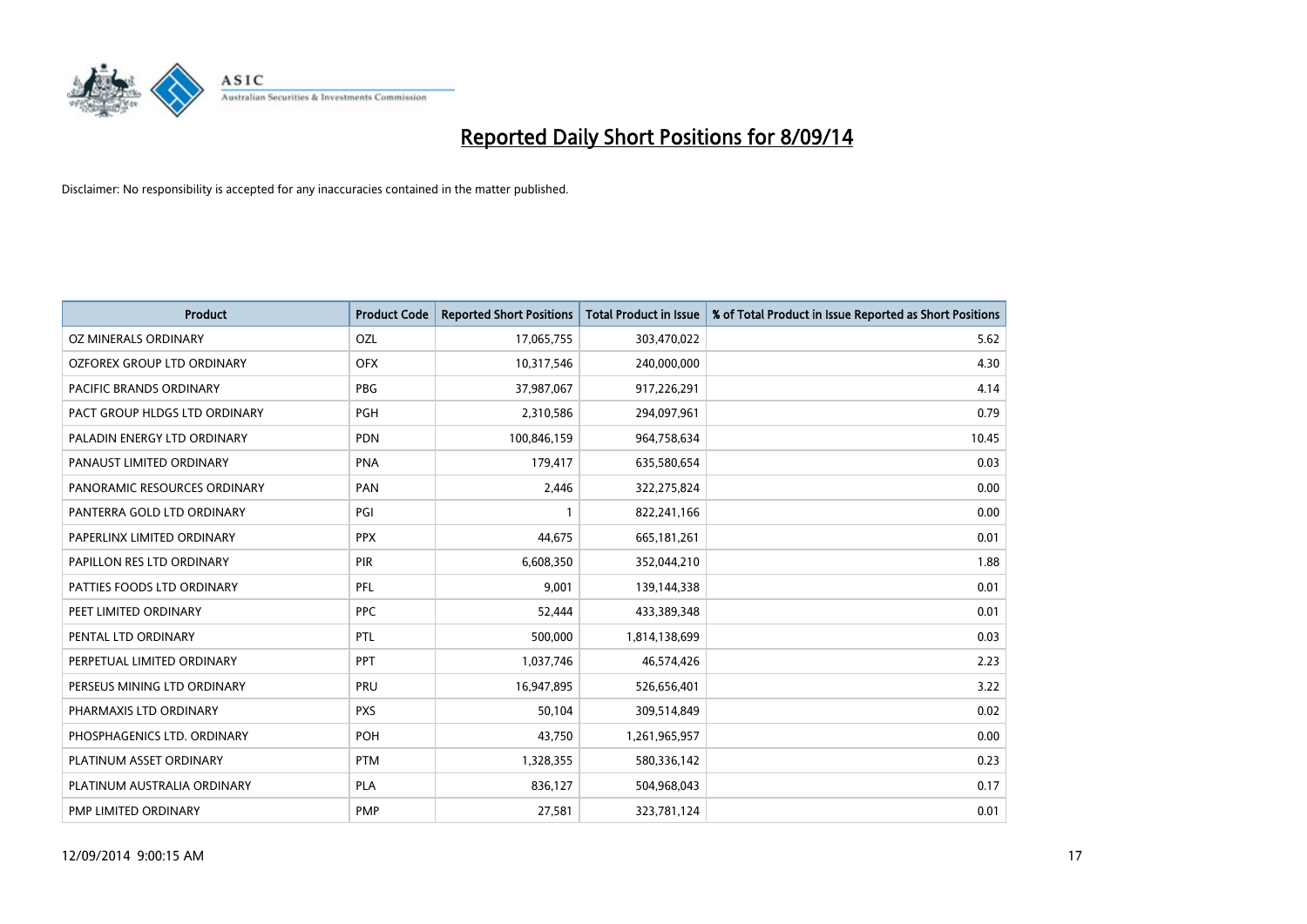

| <b>Product</b>                      | <b>Product Code</b> | <b>Reported Short Positions</b> | <b>Total Product in Issue</b> | % of Total Product in Issue Reported as Short Positions |
|-------------------------------------|---------------------|---------------------------------|-------------------------------|---------------------------------------------------------|
| PRANA BIOTECHNOLOGY ORDINARY        | PBT                 | 2,734,434                       | 488,936,960                   | 0.56                                                    |
| PREMIER INVESTMENTS ORDINARY        | <b>PMV</b>          | 256,494                         | 155,714,874                   | 0.16                                                    |
| PRIMA BIOMED LTD ORDINARY           | <b>PRR</b>          | 132,361                         | 1,228,709,341                 | 0.01                                                    |
| PRIMARY HEALTH CARE ORDINARY        | <b>PRY</b>          | 18,544,073                      | 505,659,944                   | 3.67                                                    |
| PRIME MEDIA GRP LTD ORDINARY        | <b>PRT</b>          | 1,343,386                       | 366,330,303                   | 0.37                                                    |
| PROGRAMMED ORDINARY                 | <b>PRG</b>          | 205,904                         | 118,644,974                   | 0.17                                                    |
| <b>QANTAS AIRWAYS ORDINARY</b>      | QAN                 | 55,655,917                      | 2,196,330,250                 | 2.53                                                    |
| OBE INSURANCE GROUP ORDINARY        | <b>OBE</b>          | 27,264,734                      | 1,341,959,131                 | 2.03                                                    |
| <b>QUBE HOLDINGS LTD ORDINARY</b>   | <b>QUB</b>          | 9,362,821                       | 1,051,172,929                 | 0.89                                                    |
| RAMELIUS RESOURCES ORDINARY         | <b>RMS</b>          | 734,071                         | 468,785,286                   | 0.16                                                    |
| RAMSAY HEALTH CARE ORDINARY         | <b>RHC</b>          | 1,619,456                       | 202,081,252                   | 0.80                                                    |
| <b>RCR TOMLINSON ORDINARY</b>       | <b>RCR</b>          | 524,953                         | 137,779,238                   | 0.38                                                    |
| <b>REA GROUP ORDINARY</b>           | <b>REA</b>          | 1,606,504                       | 131,714,699                   | 1.22                                                    |
| <b>RECALL HOLDINGS LTD ORDINARY</b> | <b>REC</b>          | 10,288,954                      | 312,903,583                   | 3.29                                                    |
| <b>RECKON LIMITED ORDINARY</b>      | <b>RKN</b>          | 1,414,420                       | 112,084,762                   | 1.26                                                    |
| RED 5 LIMITED ORDINARY              | <b>RED</b>          | 174,740                         | 759,451,008                   | 0.02                                                    |
| RED FORK ENERGY ORDINARY            | <b>RFE</b>          | 1,893,438                       | 501,051,719                   | 0.38                                                    |
| REDBANK ENERGY LTD ORDINARY         | AEJ                 | 13                              | 786,287                       | 0.00                                                    |
| <b>REED RESOURCES LTD ORDINARY</b>  | <b>RDR</b>          | 2,000                           | 499,453,895                   | 0.00                                                    |
| REGIS RESOURCES ORDINARY            | <b>RRL</b>          | 46,256,105                      | 499,744,095                   | 9.26                                                    |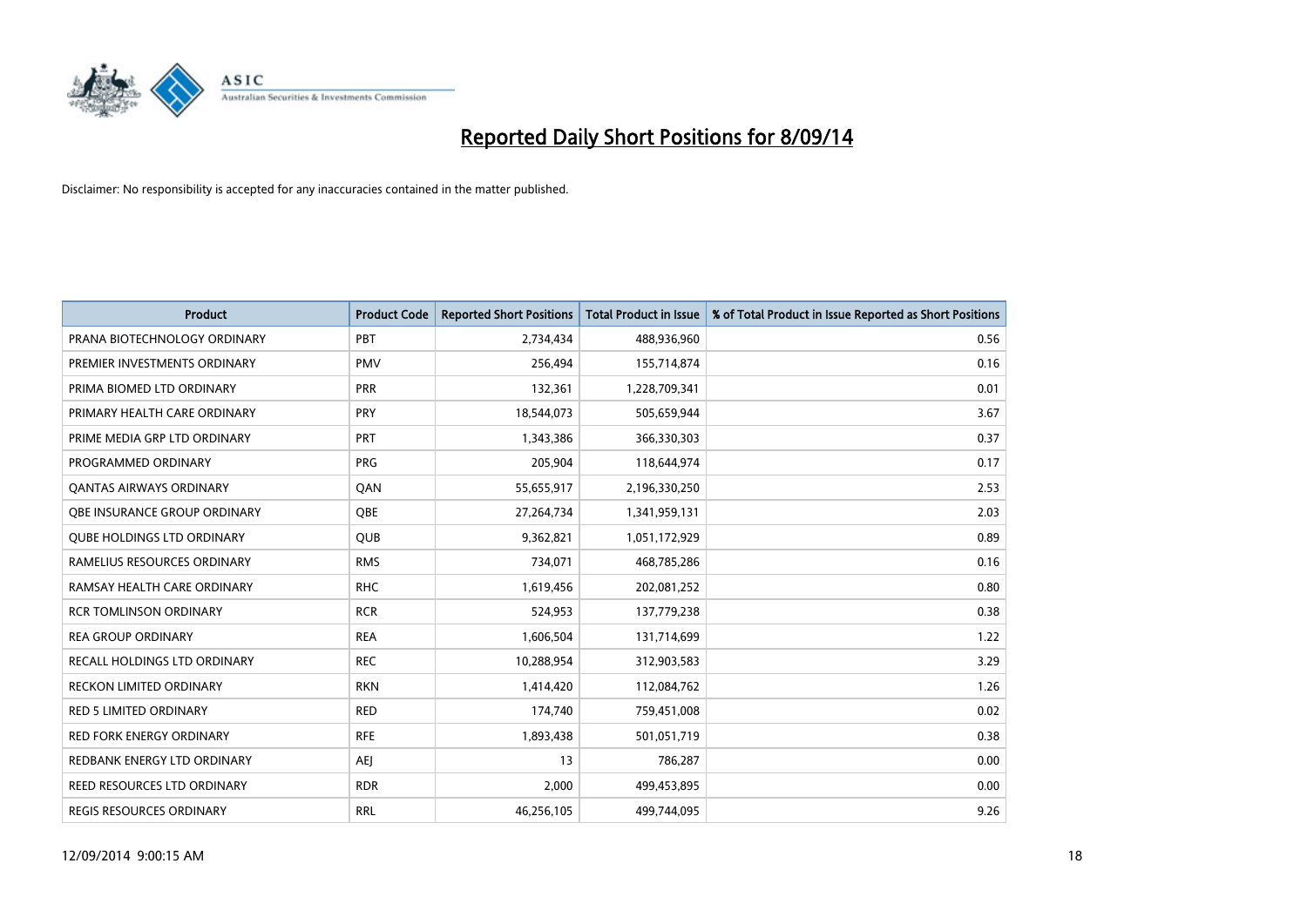

| <b>Product</b>                        | <b>Product Code</b> | <b>Reported Short Positions</b> | <b>Total Product in Issue</b> | % of Total Product in Issue Reported as Short Positions |
|---------------------------------------|---------------------|---------------------------------|-------------------------------|---------------------------------------------------------|
| RESMED INC CDI 10:1                   | <b>RMD</b>          | 41,974,849                      | 1,403,045,440                 | 2.99                                                    |
| RESOLUTE MINING ORDINARY              | <b>RSG</b>          | 5,944,637                       | 641,189,223                   | 0.93                                                    |
| RESOURCE GENERATION ORDINARY          | <b>RES</b>          | 1,220                           | 581,380,338                   | 0.00                                                    |
| RETAIL FOOD GROUP ORDINARY            | <b>RFG</b>          | 10,904,476                      | 144,878,508                   | 7.53                                                    |
| REX MINERALS LIMITED ORDINARY         | <b>RXM</b>          | 720,783                         | 220,519,784                   | 0.33                                                    |
| <b>RIDLEY CORPORATION ORDINARY</b>    | <b>RIC</b>          | 42,626                          | 307,817,071                   | 0.01                                                    |
| RIO TINTO LIMITED ORDINARY            | <b>RIO</b>          | 4,659,312                       | 435,758,720                   | 1.07                                                    |
| ROBUST RESOURCES ORDINARY             | <b>ROL</b>          | $\mathbf{1}$                    | 195,369,627                   | 0.00                                                    |
| ROC OIL COMPANY ORDINARY              | <b>ROC</b>          | 459,661                         | 687,618,400                   | 0.07                                                    |
| ROYAL WOLF HOLDINGS ORDINARY          | <b>RWH</b>          | 209,381                         | 100,387,052                   | 0.21                                                    |
| RUBIK FINANCIAL LTD. ORDINARY         | RFL                 | 9,548                           | 340,999,914                   | 0.00                                                    |
| RURALCO HOLDINGS ORDINARY             | <b>RHL</b>          | 3,658                           | 77,291,069                    | 0.00                                                    |
| SAI GLOBAL LIMITED ORDINARY           | SAI                 | 289,446                         | 211,084,918                   | 0.14                                                    |
| SALMAT LIMITED ORDINARY               | <b>SLM</b>          | 98,956                          | 159,812,799                   | 0.06                                                    |
| SAMSON OIL & GAS LTD ORDINARY         | SSN                 | 19,036,960                      | 2,837,756,933                 | 0.67                                                    |
| SANDFIRE RESOURCES ORDINARY           | <b>SFR</b>          | 2,354,533                       | 155,640,968                   | 1.51                                                    |
| <b>SANTOS LTD ORDINARY</b>            | <b>STO</b>          | 6,036,269                       | 976,738,335                   | 0.62                                                    |
| SARACEN MINERAL ORDINARY              | SAR                 | 1,831,438                       | 792,784,738                   | 0.23                                                    |
| SCA PROPERTY GROUP STAPLED SECURITIES | <b>SCP</b>          | 28,919,067                      | 648,628,320                   | 4.46                                                    |
| <b>SCENTRE GRP STAPLED</b>            | SCG                 | 18,518,454                      | 5,324,296,678                 | 0.35                                                    |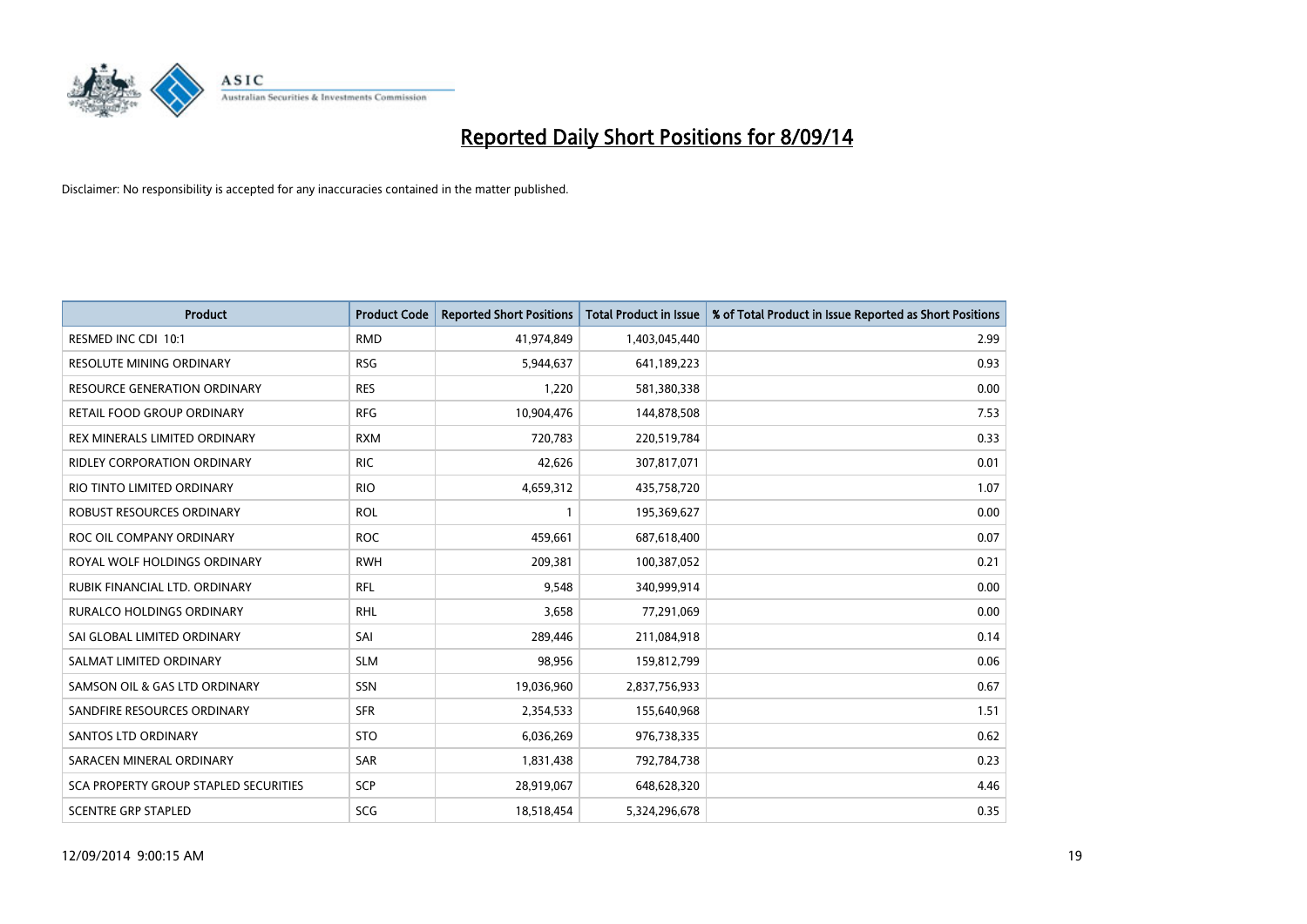

| <b>Product</b>                           | <b>Product Code</b> | <b>Reported Short Positions</b> | <b>Total Product in Issue</b> | % of Total Product in Issue Reported as Short Positions |
|------------------------------------------|---------------------|---------------------------------|-------------------------------|---------------------------------------------------------|
| SEDGMAN LIMITED ORDINARY                 | <b>SDM</b>          | 1,593,668                       | 227,059,277                   | 0.70                                                    |
| SEEK LIMITED ORDINARY                    | <b>SEK</b>          | 10,726,254                      | 340,459,756                   | 3.15                                                    |
| SELECT HARVESTS ORDINARY                 | <b>SHV</b>          | 1,989,514                       | 66,699,341                    | 2.98                                                    |
| SENEX ENERGY LIMITED ORDINARY            | <b>SXY</b>          | 21,341,987                      | 1,148,128,941                 | 1.86                                                    |
| SERVCORP LIMITED ORDINARY                | SRV                 | 1,075                           | 98,432,275                    | 0.00                                                    |
| SERVICE STREAM ORDINARY                  | SSM                 | 30                              | 386,389,873                   | 0.00                                                    |
| SEVEN GROUP HOLDINGS ORDINARY            | <b>SVW</b>          | 289,781                         | 302,691,886                   | 0.10                                                    |
| SEVEN WEST MEDIA LTD ORDINARY            | <b>SWM</b>          | 9,074,792                       | 999,160,872                   | 0.91                                                    |
| SIGMA PHARMACEUTICAL ORDINARY            | <b>SIP</b>          | 16,782,067                      | 1,108,086,575                 | 1.51                                                    |
| SILEX SYSTEMS ORDINARY                   | <b>SLX</b>          | 7,561,715                       | 170,467,339                   | 4.44                                                    |
| SILVER CHEF LIMITED ORDINARY             | <b>SIV</b>          | 63,449                          | 29,469,492                    | 0.22                                                    |
| SILVER LAKE RESOURCE ORDINARY            | <b>SLR</b>          | 24,089,369                      | 503,233,971                   | 4.79                                                    |
| SIMAVITA LTD CDI 1:1                     | <b>SVA</b>          | 151,000                         | 73,366,351                    | 0.21                                                    |
| SIMS METAL MGMT LTD ORDINARY             | SGM                 | 12,647,222                      | 204,615,641                   | 6.18                                                    |
| SINGAPORE TELECOMM. CHESS DEPOSITARY INT | SGT                 | 5,271,125                       | 115,176,393                   | 4.58                                                    |
| SINO GAS ENERGY ORDINARY                 | SEH                 | 9,816,006                       | 1,541,422,358                 | 0.64                                                    |
| SIRIUS RESOURCES NL ORDINARY             | <b>SIR</b>          | 10,978,525                      | 340,888,269                   | 3.22                                                    |
| SIRTEX MEDICAL ORDINARY                  | <b>SRX</b>          | 111,260                         | 56,494,365                    | 0.20                                                    |
| SKILLED GROUP LTD ORDINARY               | <b>SKE</b>          | 5,034,729                       | 235,415,953                   | 2.14                                                    |
| <b>SKY NETWORK ORDINARY</b>              | <b>SKT</b>          | 2,451,304                       | 389,139,785                   | 0.63                                                    |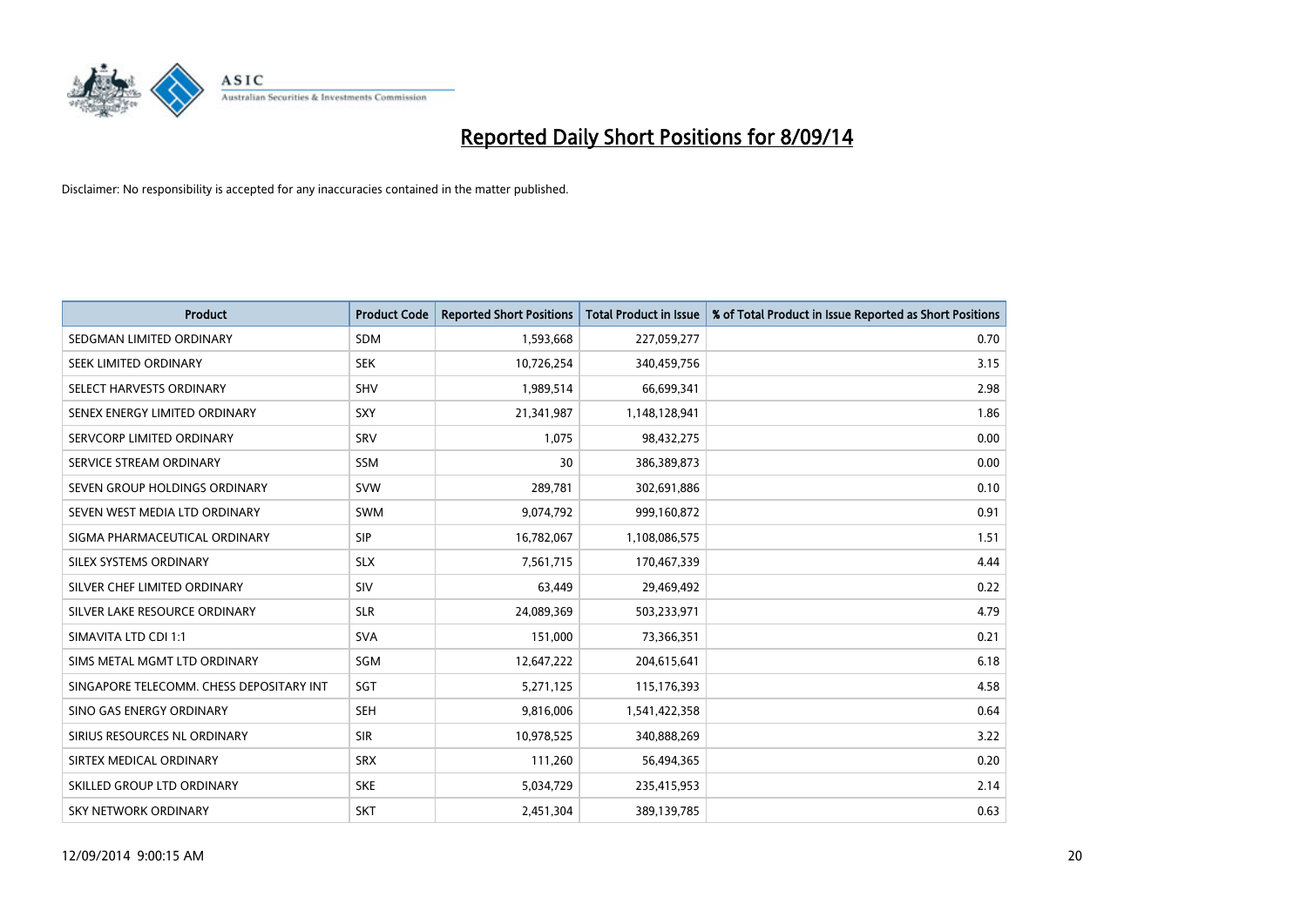

| <b>Product</b>                           | <b>Product Code</b> | <b>Reported Short Positions</b> | <b>Total Product in Issue</b> | % of Total Product in Issue Reported as Short Positions |
|------------------------------------------|---------------------|---------------------------------|-------------------------------|---------------------------------------------------------|
| SKYCITY ENT GRP LTD ORDINARY             | <b>SKC</b>          | 7,208,448                       | 582,088,094                   | 1.24                                                    |
| <b>SLATER &amp; GORDON ORDINARY</b>      | SGH                 | 1,182,385                       | 204,338,625                   | 0.58                                                    |
| SMARTGRP CORPORATION ORDINARY            | <b>SIQ</b>          | 308,942                         | 101,461,150                   | 0.30                                                    |
| SMS MANAGEMENT, ORDINARY                 | <b>SMX</b>          | 1,923,676                       | 69,394,537                    | 2.77                                                    |
| SONIC HEALTHCARE ORDINARY                | SHL                 | 9,269,741                       | 401,121,556                   | 2.31                                                    |
| SOUL PATTINSON (W.H) ORDINARY            | SOL                 | 16,456                          | 239,395,320                   | 0.01                                                    |
| SP AUSNET STAPLED SECURITIES             | <b>SPN</b>          | 810,405                         | 3,425,244,162                 | 0.02                                                    |
| SPARK INFRASTRUCTURE STAPLED US PROHIBT. | SKI                 | 18,370,009                      | 1,466,360,128                 | 1.25                                                    |
| SPARK NEW ZEALAND ORDINARY               | <b>SPK</b>          | 7,772,297                       | 1,828,530,844                 | 0.43                                                    |
| SPDR 200 FUND ETF UNITS                  | <b>STW</b>          | 43,973                          | 46,146,865                    | 0.10                                                    |
| SPECIALTY FASHION ORDINARY               | <b>SFH</b>          | 1,802                           | 192,236,121                   | 0.00                                                    |
| SPOTLESS GRP HLD LTD ORDINARY            | <b>SPO</b>          | 21,802,496                      | 1,098,290,178                 | 1.99                                                    |
| ST BARBARA LIMITED ORDINARY              | <b>SBM</b>          | 15,816,160                      | 488,074,077                   | 3.24                                                    |
| STARPHARMA HOLDINGS ORDINARY             | SPL                 | 14,494,246                      | 285,109,680                   | 5.08                                                    |
| STEADFAST GROUP LTD ORDINARY             | <b>SDF</b>          | 5,908,378                       | 501,638,307                   | 1.18                                                    |
| STH CRS ELECT ENGNR ORDINARY             | <b>SXE</b>          | 12,989                          | 161,523,130                   | 0.01                                                    |
| STHN CROSS MEDIA ORDINARY                | SXL                 | 34,233,171                      | 705,246,986                   | 4.85                                                    |
| STOCKLAND UNITS/ORD STAPLED              | SGP                 | 7,691,869                       | 2,348,746,744                 | 0.33                                                    |
| STRAITS RES LTD. ORDINARY                | <b>SRO</b>          | 28,747                          | 1,217,730,293                 | 0.00                                                    |
| STRIKE ENERGY LTD ORDINARY               | <b>STX</b>          | 4,000                           | 833,330,946                   | 0.00                                                    |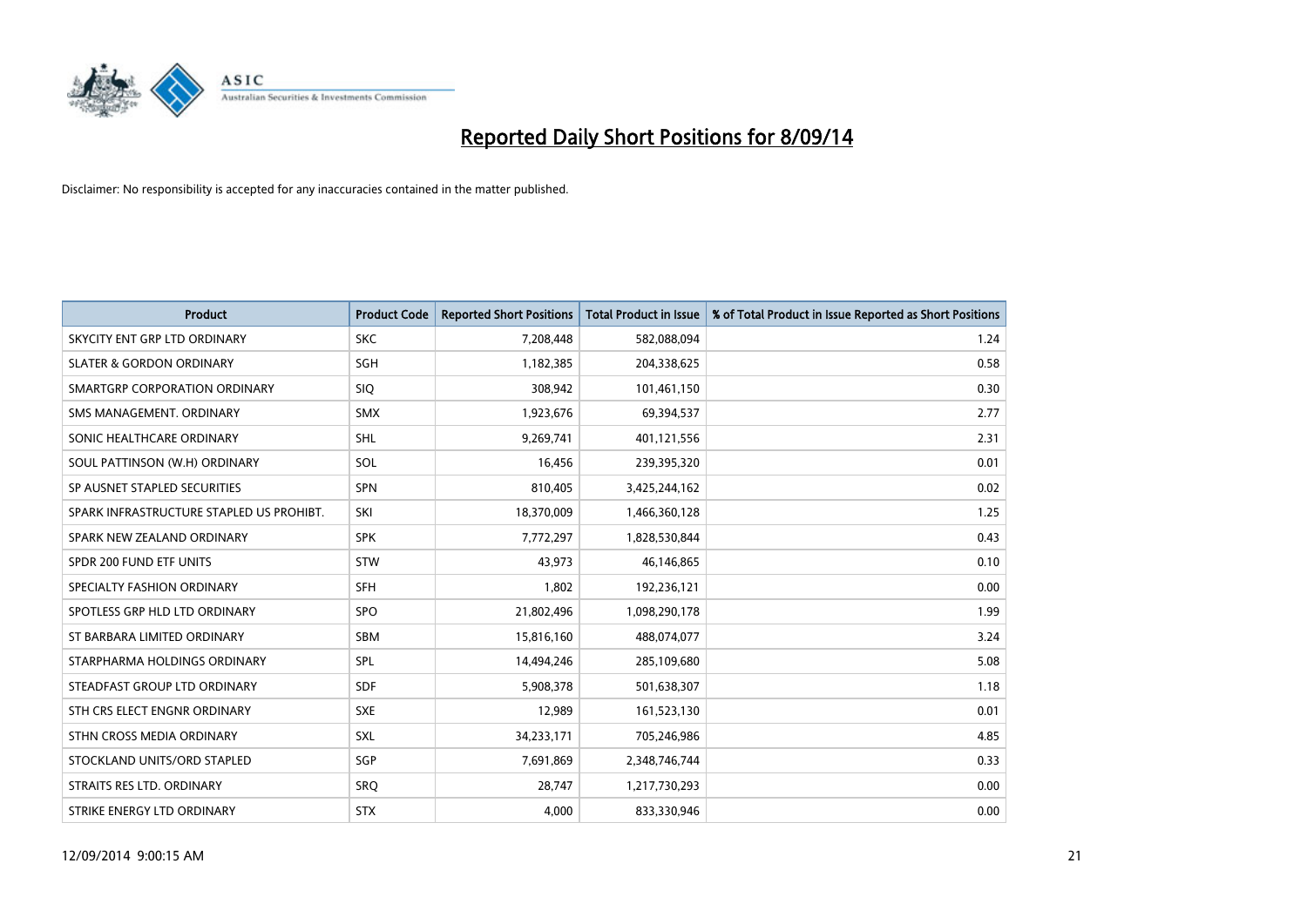

| <b>Product</b>                     | <b>Product Code</b> | <b>Reported Short Positions</b> | <b>Total Product in Issue</b> | % of Total Product in Issue Reported as Short Positions |
|------------------------------------|---------------------|---------------------------------|-------------------------------|---------------------------------------------------------|
| <b>STW COMMUNICATIONS ORDINARY</b> | SGN                 | 1,999,300                       | 403,828,512                   | 0.50                                                    |
| SUNCORP GROUP LTD ORDINARY         | <b>SUN</b>          | 10,503,214                      | 1,286,600,980                 | 0.82                                                    |
| SUNDANCE ENERGY ORDINARY           | <b>SEA</b>          | 2,841,154                       | 548,714,663                   | 0.52                                                    |
| SUNDANCE RESOURCES ORDINARY        | <b>SDL</b>          | 77,475,050                      | 3,082,028,456                 | 2.51                                                    |
| SUNLAND GROUP LTD ORDINARY         | <b>SDG</b>          | 51,909                          | 181,710,087                   | 0.03                                                    |
| SUPER RET REP LTD ORDINARY         | <b>SUL</b>          | 6,433,666                       | 196,897,430                   | 3.27                                                    |
| SYD AIRPORT STAPLED US PROHIBIT.   | <b>SYD</b>          | 25,116,085                      | 2,216,216,041                 | 1.13                                                    |
| SYRAH RESOURCES ORDINARY           | <b>SYR</b>          | 4,111,146                       | 163,485,076                   | 2.51                                                    |
| TABCORP HOLDINGS LTD ORDINARY      | <b>TAH</b>          | 14,929,276                      | 762,954,019                   | 1.96                                                    |
| TAP OIL LIMITED ORDINARY           | <b>TAP</b>          | 22,435                          | 243,186,639                   | 0.01                                                    |
| TASSAL GROUP LIMITED ORDINARY      | <b>TGR</b>          | 196,851                         | 146,897,115                   | 0.13                                                    |
| <b>TATTS GROUP LTD ORDINARY</b>    | <b>TTS</b>          | 30,756,296                      | 1,434,790,447                 | 2.14                                                    |
| TECHNOLOGY ONE ORDINARY            | <b>TNE</b>          | 98,000                          | 308,796,455                   | 0.03                                                    |
| TELSTRA CORPORATION, ORDINARY      | <b>TLS</b>          | 43,830,321                      | 12,443,074,357                | 0.35                                                    |
| TEN NETWORK HOLDINGS ORDINARY      | <b>TEN</b>          | 138,179,478                     | 2,630,984,596                 | 5.25                                                    |
| TERANGA GOLD CORP CDI 1:1          | <b>TGZ</b>          | 25,129                          | 79,354,621                    | 0.03                                                    |
| TFS CORPORATION LTD ORDINARY       | <b>TFC</b>          | 2,075,326                       | 324,157,408                   | 0.64                                                    |
| THE PAS GROUP LTD ORDINARY         | <b>PGR</b>          | 609,390                         | 136,690,860                   | 0.45                                                    |
| THE REJECT SHOP ORDINARY           | <b>TRS</b>          | 2,794,647                       | 28,844,648                    | 9.69                                                    |
| THORN GROUP LIMITED ORDINARY       | <b>TGA</b>          | 173                             | 150,634,985                   | 0.00                                                    |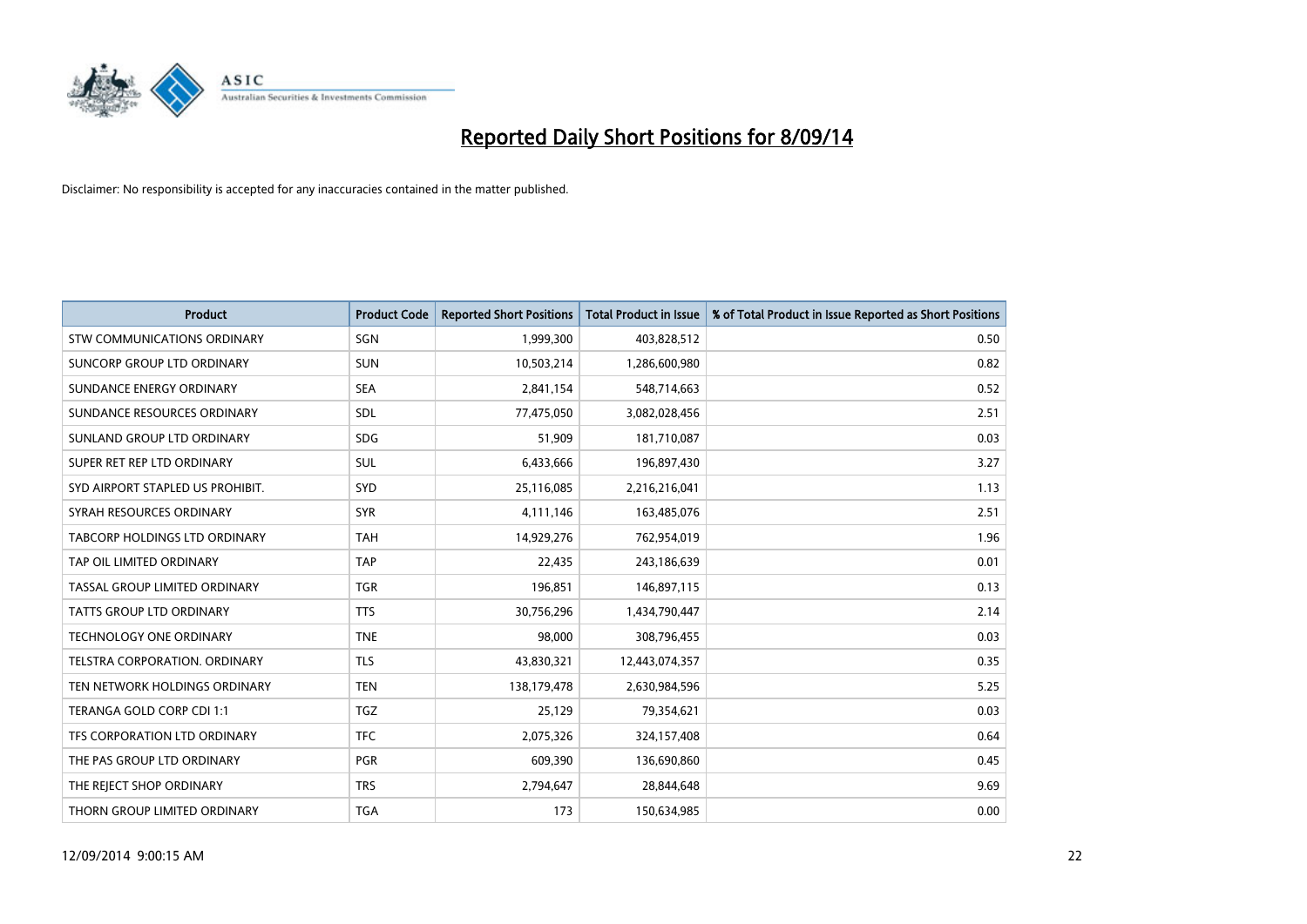

| <b>Product</b>                       | <b>Product Code</b> | <b>Reported Short Positions</b> | <b>Total Product in Issue</b> | % of Total Product in Issue Reported as Short Positions |
|--------------------------------------|---------------------|---------------------------------|-------------------------------|---------------------------------------------------------|
| TIGER RESOURCES ORDINARY             | TGS                 | 10,788,464                      | 898,784,227                   | 1.20                                                    |
| TOLL HOLDINGS LTD ORDINARY           | <b>TOL</b>          | 27,898,947                      | 717,318,622                   | 3.89                                                    |
| TORO ENERGY LIMITED ORDINARY         | <b>TOE</b>          | 19,843                          | 1,565,492,158                 | 0.00                                                    |
| TOX FREE SOLUTIONS ORDINARY          | <b>TOX</b>          | 3,082,203                       | 133,752,359                   | 2.30                                                    |
| TPG TELECOM LIMITED ORDINARY         | <b>TPM</b>          | 11,981,245                      | 793,808,141                   | 1.51                                                    |
| TRADE ME GROUP ORDINARY              | <b>TME</b>          | 4,589,389                       | 396,584,956                   | 1.16                                                    |
| TRANSFIELD SERVICES ORDINARY         | <b>TSE</b>          | 11,622,607                      | 512,457,716                   | 2.27                                                    |
| TRANSPACIFIC INDUST. ORDINARY        | <b>TPI</b>          | 8,316,682                       | 1,579,648,778                 | 0.53                                                    |
| TRANSURBAN GROUP TRIPLE STAPLED SEC. | <b>TCL</b>          | 17,154,045                      | 1,906,390,878                 | 0.90                                                    |
| <b>TREASURY GROUP ORDINARY</b>       | <b>TRG</b>          | 31,855                          | 23,697,498                    | 0.13                                                    |
| TREASURY WINE ESTATE ORDINARY        | <b>TWE</b>          | 8,400,891                       | 651,087,498                   | 1.29                                                    |
| TROY RESOURCES LTD ORDINARY          | <b>TRY</b>          | 2,201,011                       | 195,096,457                   | 1.13                                                    |
| TZ LIMITED ORDINARY                  | TZL                 | 5,388,454                       | 384,874,293                   | 1.40                                                    |
| UGL LIMITED ORDINARY                 | UGL                 | 14,231,355                      | 166,511,240                   | 8.55                                                    |
| UNILIFE CORPORATION CDI 6:1          | <b>UNS</b>          | 108,562                         | 268,559,046                   | 0.04                                                    |
| UXC LIMITED ORDINARY                 | <b>UXC</b>          | 3,580,610                       | 322,477,434                   | 1.11                                                    |
| <b>VEDA GROUP LTD ORDINARY</b>       | <b>VED</b>          | 13,313,759                      | 842,055,406                   | 1.58                                                    |
| VILLAGE ROADSHOW LTD ORDINARY        | <b>VRL</b>          | 703,636                         | 159,504,142                   | 0.44                                                    |
| VIRGIN AUS HLDG LTD ORDINARY         | <b>VAH</b>          | 56,053,762                      | 3,514,825,734                 | 1.59                                                    |
| VIRTUS HEALTH LTD ORDINARY           | <b>VRT</b>          | 4,503,996                       | 79,722,678                    | 5.65                                                    |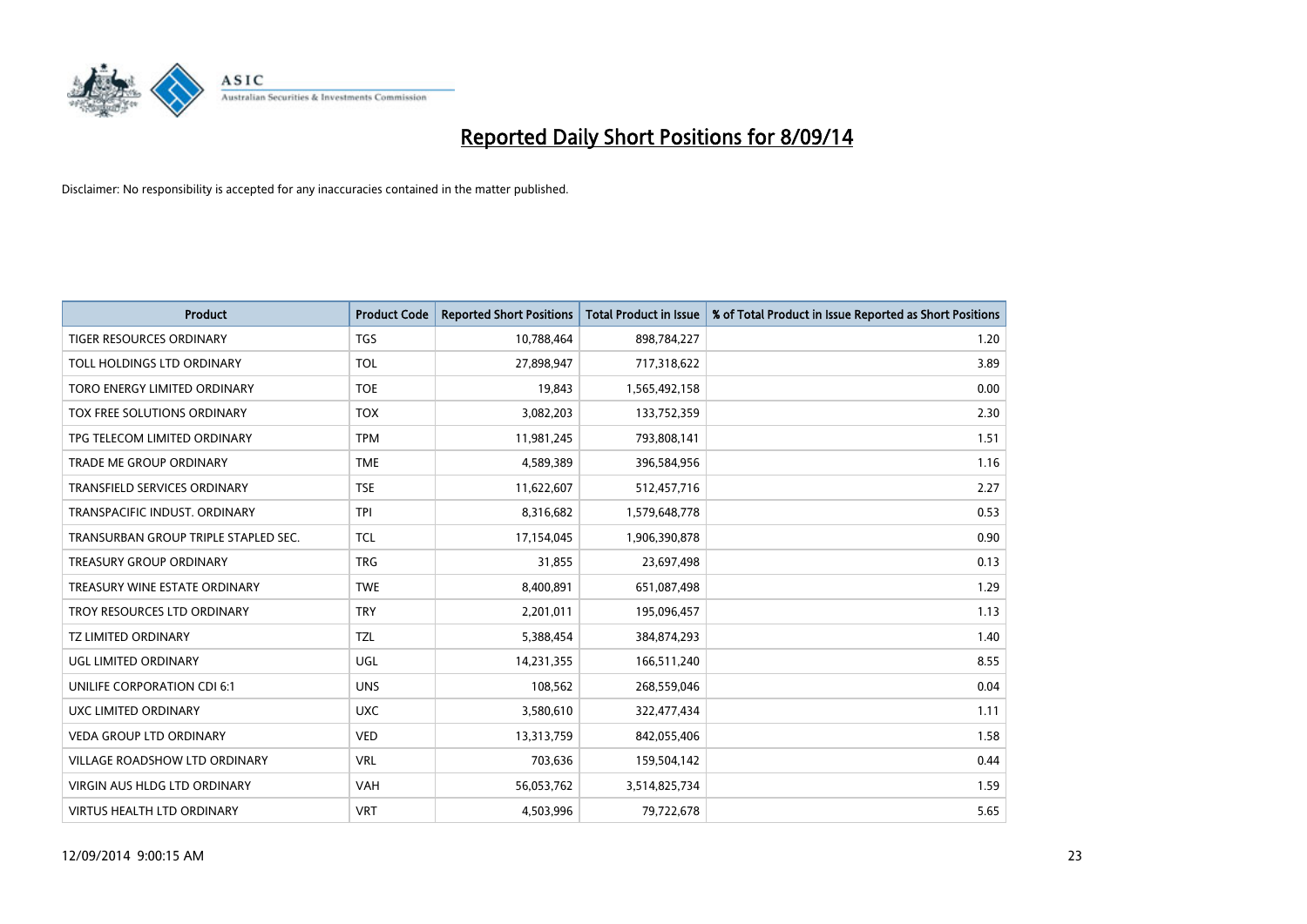

| <b>Product</b>                       | <b>Product Code</b> | <b>Reported Short Positions</b> | <b>Total Product in Issue</b> | % of Total Product in Issue Reported as Short Positions |
|--------------------------------------|---------------------|---------------------------------|-------------------------------|---------------------------------------------------------|
| <b>VOCATION LTD ORDINARY</b>         | <b>VET</b>          | 14,090,517                      | 205,705,048                   | 6.85                                                    |
| <b>VOCUS COMMS LTD ORDINARY</b>      | VOC                 | 227,625                         | 94,622,166                    | 0.24                                                    |
| WARRNAMBOOL CHEESE ORDINARY          | <b>WCB</b>          | 19                              | 56,098,797                    | 0.00                                                    |
| WATPAC LIMITED ORDINARY              | <b>WTP</b>          | 6,047                           | 186,489,922                   | 0.00                                                    |
| WEBJET LIMITED ORDINARY              | <b>WEB</b>          | 1,537,932                       | 79,397,959                    | 1.94                                                    |
| <b>WESFARMERS LIMITED ORDINARY</b>   | <b>WES</b>          | 6,375,342                       | 1,143,274,951                 | 0.56                                                    |
| WESTERN AREAS LTD ORDINARY           | <b>WSA</b>          | 15,429,127                      | 232,580,131                   | 6.63                                                    |
| WESTERN DESERT RES. ORDINARY         | <b>WDR</b>          | 6,472,803                       | 620,049,919                   | 1.04                                                    |
| WESTERN DESERT RES. RIGHTS 31-MAR-14 | <b>WDRR</b>         | 17,835                          | 120,009,662                   | 0.01                                                    |
| <b>WESTFIELD CORP STAPLED</b>        | <b>WFD</b>          | 2,167,193                       | 2,078,089,686                 | 0.10                                                    |
| WESTFIELD GROUP ORD/UNIT STAPLED SEC | <b>WDC</b>          | 1,639,762                       | 2,078,089,686                 | 0.08                                                    |
| WESTPAC BANKING CORP ORDINARY        | <b>WBC</b>          | 19,563,634                      | 3,109,048,309                 | 0.63                                                    |
| WHITE ENERGY COMPANY ORDINARY        | <b>WEC</b>          | 31,950                          | 328,374,494                   | 0.01                                                    |
| WHITEHAVEN COAL ORDINARY             | <b>WHC</b>          | 80,170,226                      | 1,025,760,027                 | 7.82                                                    |
| WIDE BAY AUST LTD ORDINARY           | <b>WBB</b>          | 1,201                           | 36,452,951                    | 0.00                                                    |
| WOODSIDE PETROLEUM ORDINARY          | <b>WPL</b>          | 4,555,016                       | 823,910,657                   | 0.55                                                    |
| WOOLWORTHS LIMITED ORDINARY          | <b>WOW</b>          | 17,019,331                      | 1,259,889,855                 | 1.35                                                    |
| WORLEYPARSONS LTD ORDINARY           | <b>WOR</b>          | 5,473,131                       | 243,558,565                   | 2.25                                                    |
| WOTIF.COM HOLDINGS ORDINARY          | <b>WTF</b>          | 858,179                         | 211,736,244                   | 0.41                                                    |
| <b>XERO LTD ORDINARY</b>             | <b>XRO</b>          | 54,707                          | 127,854,783                   | 0.04                                                    |